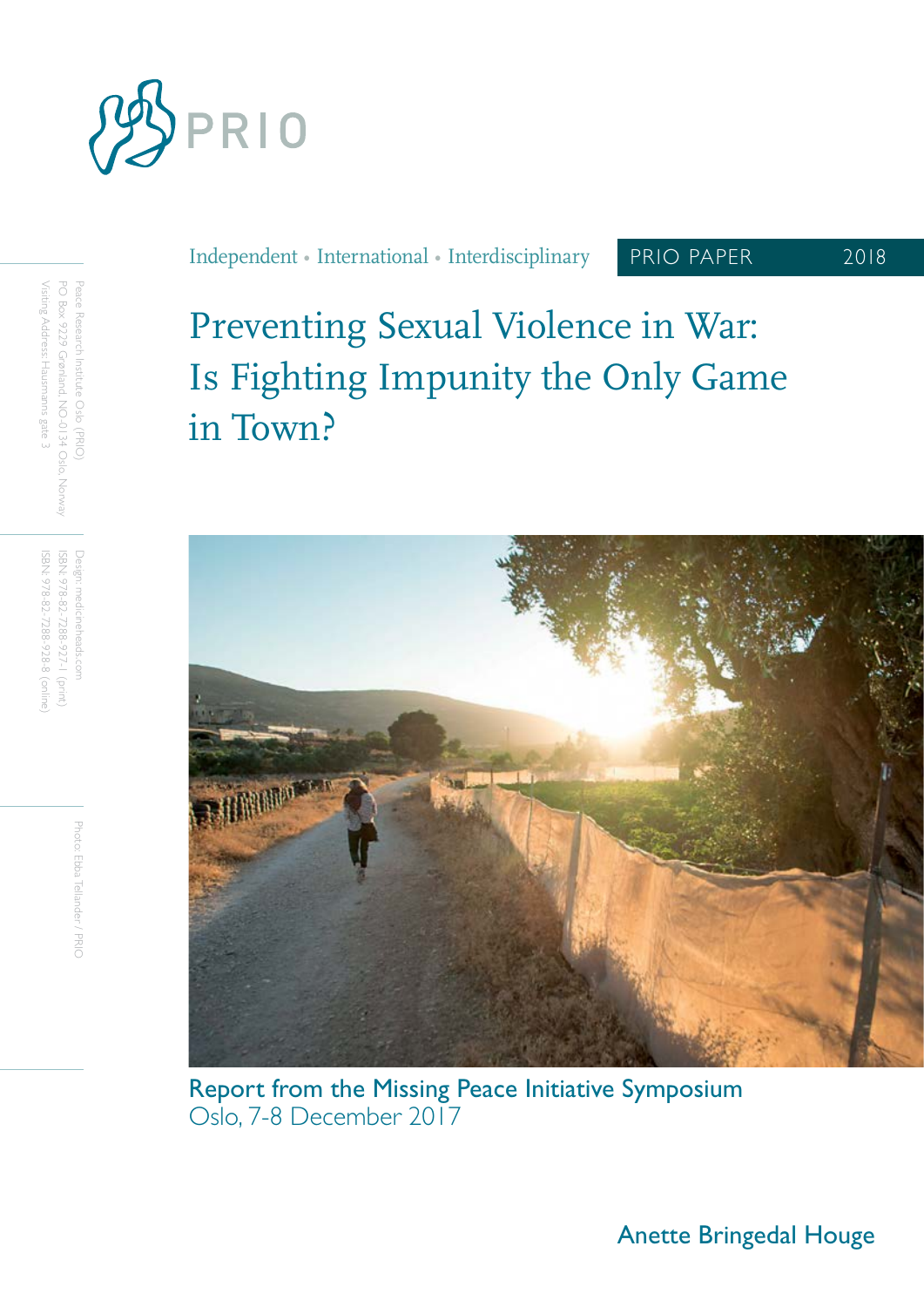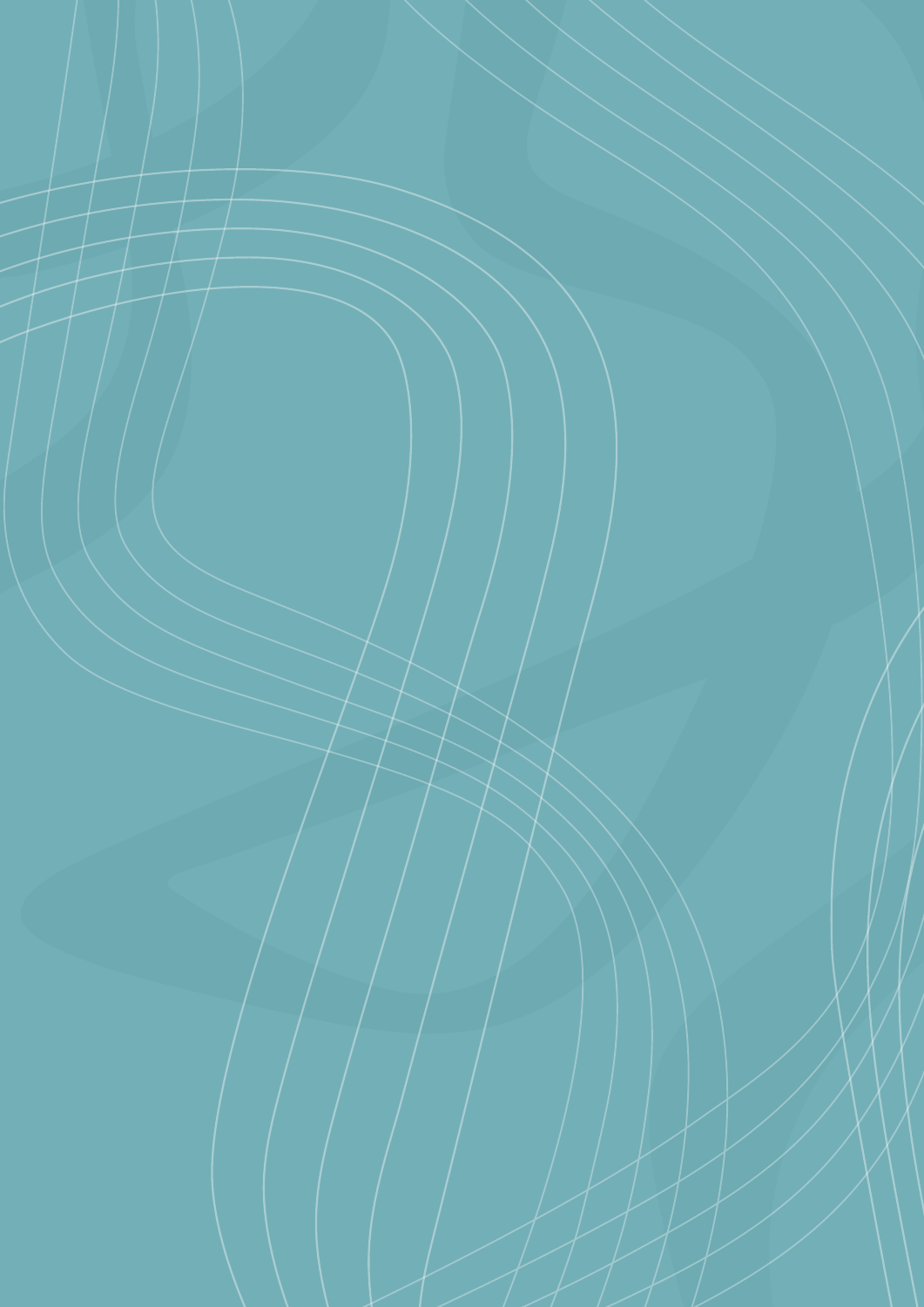### Preventing Sexual Violence in War: Is fighting impunity the only game in town?

Report from

the Missing Peace Initiative

Symposium

Oslo, 7-8 December 2017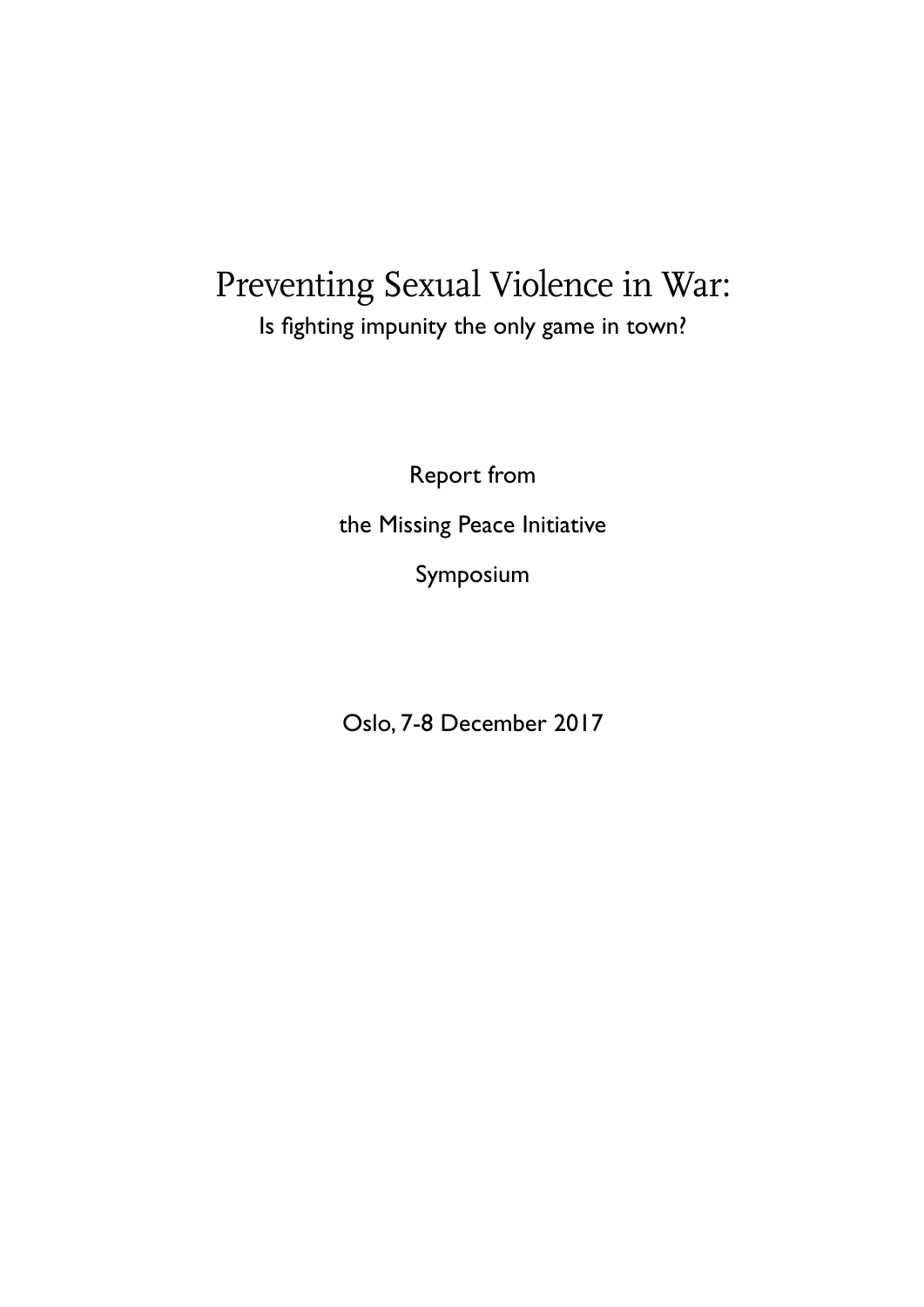Peace Research Institute Oslo (PRIO) Hausmanns gate 3 PO Box 9229 Oslo NO-0134 Oslo, Norway Tel. +47 22 54 77 00 www.prio.org

PRIO encourages its researchers and research affiliates to publish their work in peer-reviewed journals and book series, as well as in PRIO's own Report, Paper and Policy Brief series. In editing these series, a basic quality control is undertaken, but PRIO does not as such take any view on political issues. Researchers are encouraged actively to take part in public debates and are given full freedom of opinion. The responsibility and honour for hypotheses, theories, findings and views expressed in our publications thus rest with the authors themselves.

© Peace Research Institute Oslo (PRIO), 2018

All rights reserved. No part of this publication may be reproduced, stored in a retrieval system, or utilized in any form or by any means, electronic, mechanical, photocopying, recording, or otherwise, without permission in writing from the copyright holder(s).

ISBN - print: 978-82-7288-927-1 ISBN – online: 978-82-7288-928-8

Cover design: www.medicineheads.com Cover photo: Ebba Tellander / PRIO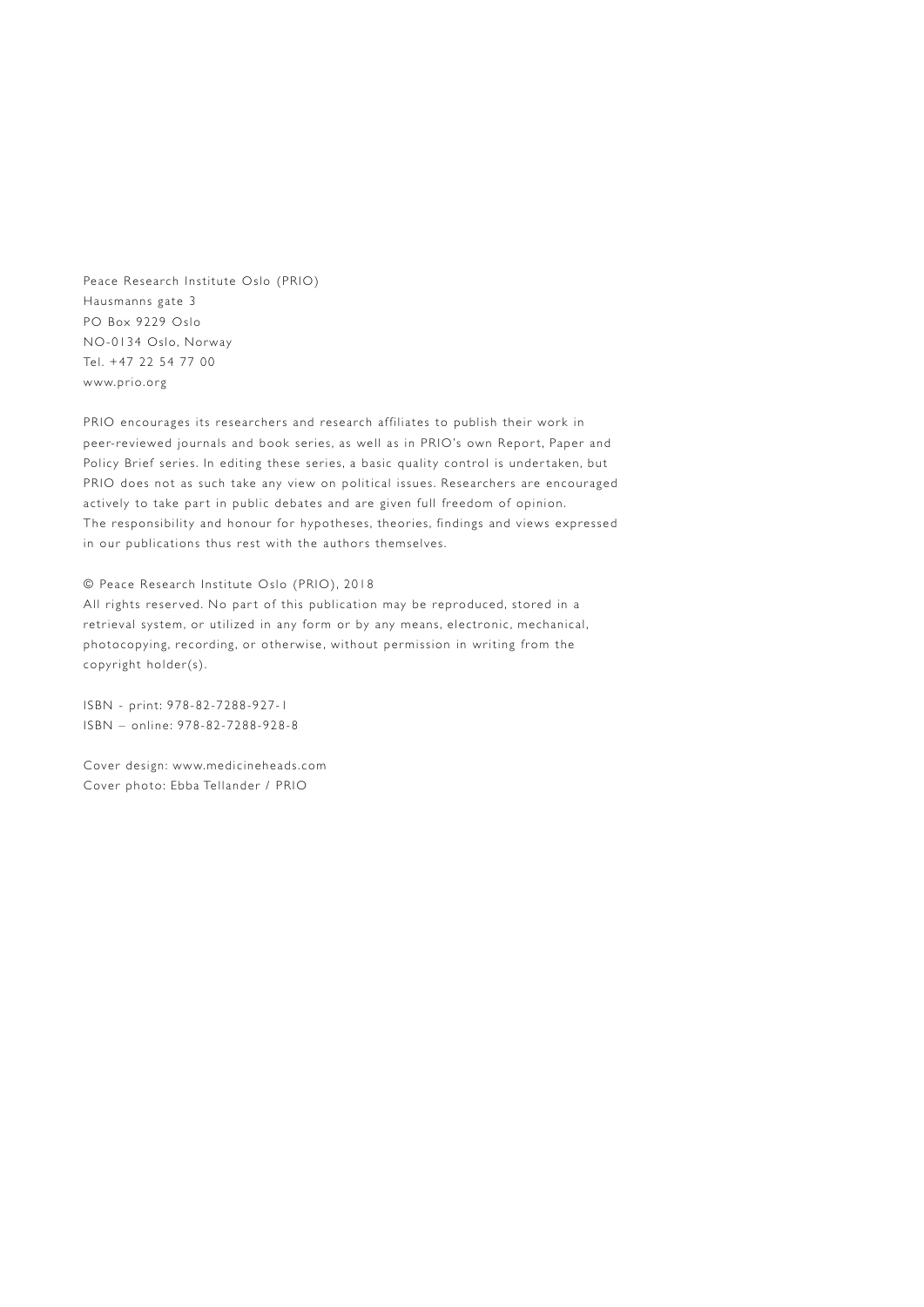# Author's note

This report is based on presentations and discussions at the Missing Peace Initiative's Symposium *Preventing Sexual Violence in War: Is fighting impunity the only game in town?* hosted by the PRIO Centre on Gender, Peace and Security in Oslo, 7-8 December 2017.

The symposium consisted of a public opening event and a lunch-to-lunch conference by invitation only. The closed sessions were premised on a promise by the organizers that participants would not be publicly quoted. This report synthesizes perspectives, challenges, and opportunities that participants and discussions raised. It does not reproduce papers verbatim, nor give credit to particular participants where this is, indeed, due. I would like to thank all the participants for open, stimulating, and thoughtprovoking discussions.

I would also like to thank Inger Skjelsbæk and the organizers at PRIO, as well as the steering committee of the Missing Peace Initiative, including the United States Institute of Peace (USIP), the Human Rights Center at the University of California, Berkeley, and Women In International Security (WIIS), for keeping this an ongoing conversation.

The Norwegian Ministry of Foreign Affairs and the British Embassy in Oslo generously funded the symposium. Special thanks are also due to Torunn Tryggestad, Julie-Marie Hansen, Johanne Reinertsen, and Astrid Thomassen.

Oslo, 20 March 2018, Anette Bringedal Houge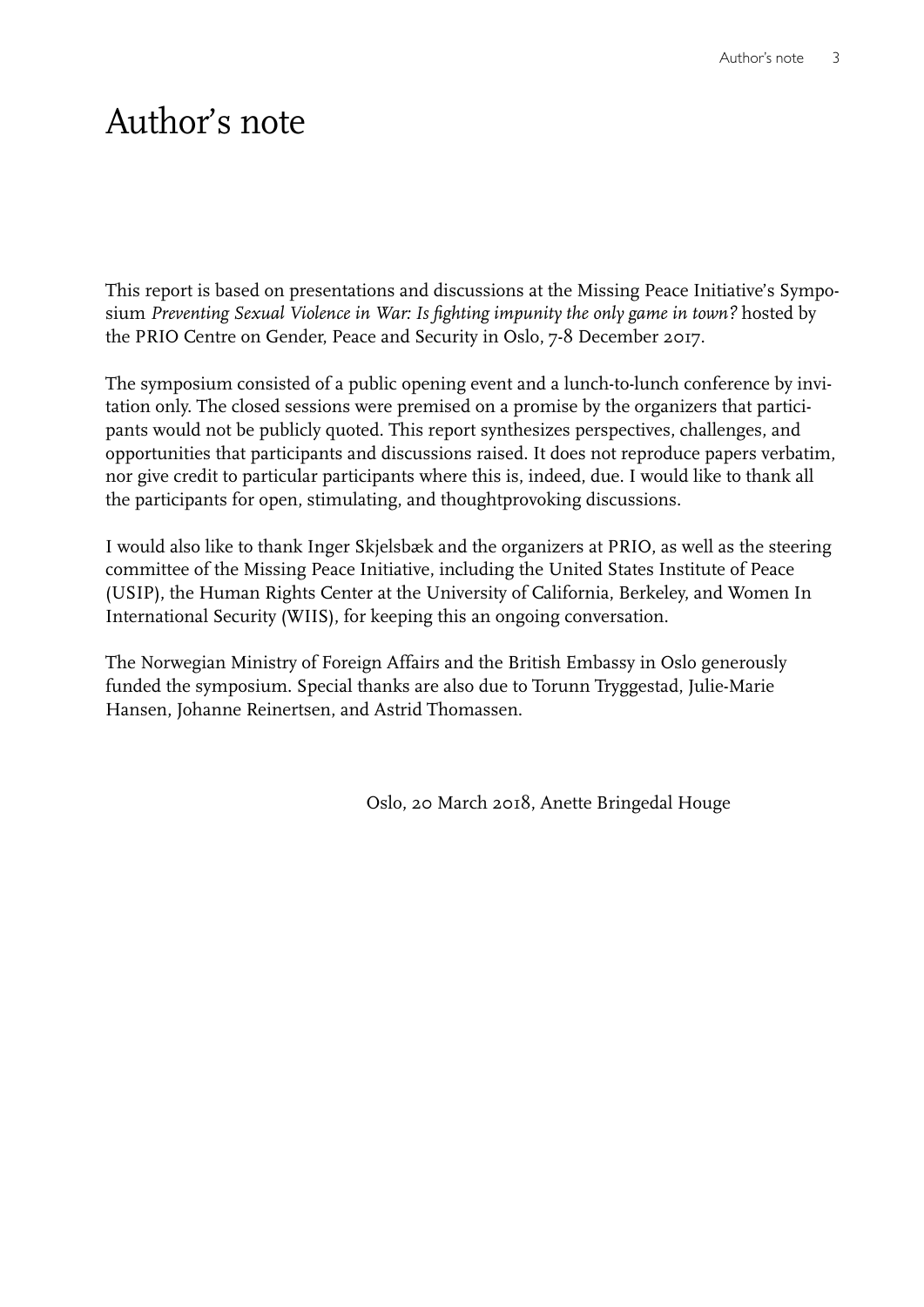

PHOTO: ALEXAS / PIXABAY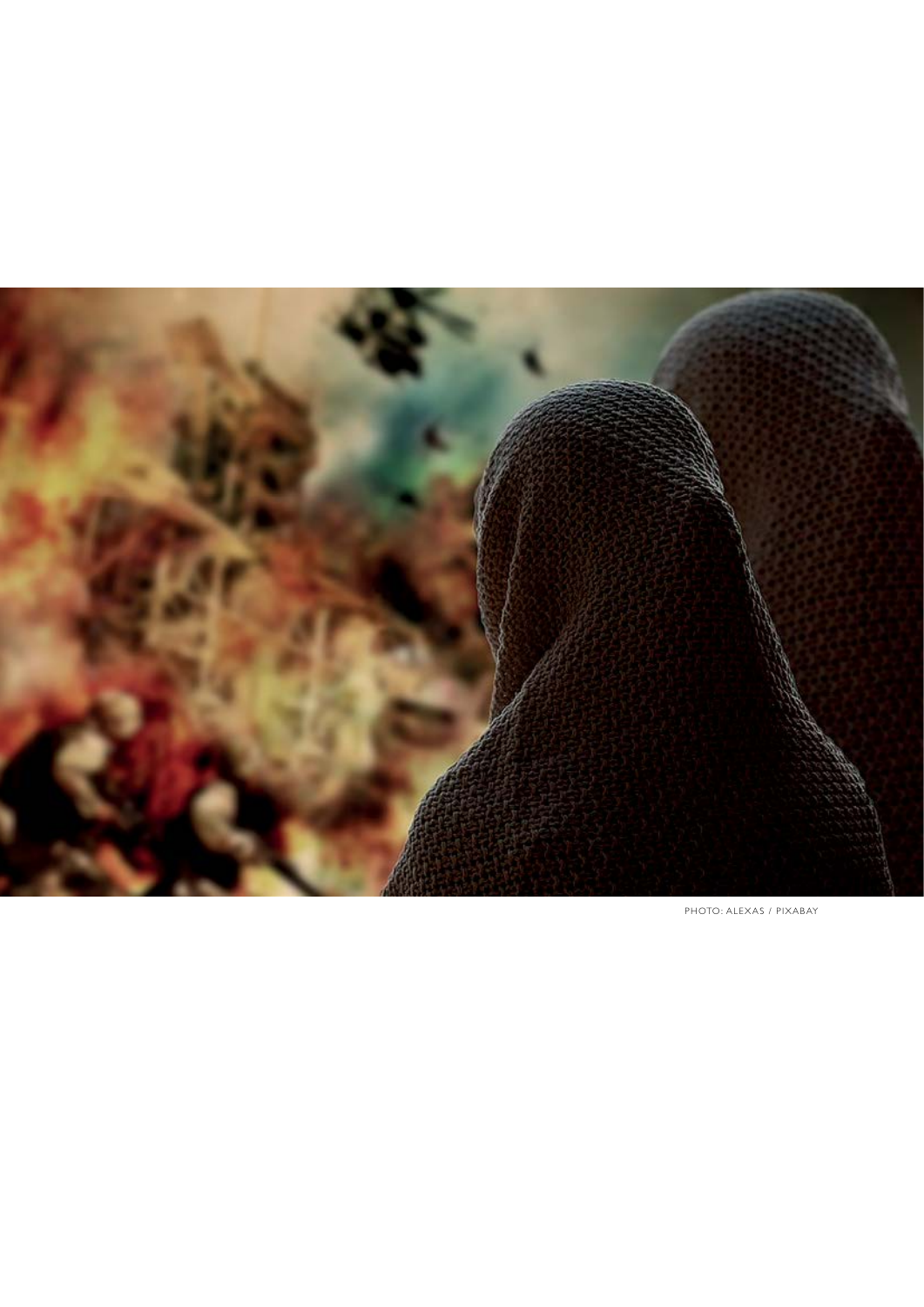# The Missing Peace Initiative

The *Missing Peace Initiative* is a collaborative project of the Peace Research Institute Oslo (PRIO), the Human Rights Center at the University of California, Berkeley, the United States Institute of Peace (USIP), and Women In International Security (WIIS).

Sexual violence in conflict and post-conflict settings is increasingly recognized as a threat to international peace and security. Despite increased international recognition of the serious impact that sexual violence in conflict and post-conflict poses to security and peace, initiatives to prevent or mitigate these violent acts continue to fall short. Even with the adoption of UN Security Council resolutions and important rulings in international criminal courts, existing international interventions lack an integrated understanding of the causes of sexual violence and its implications for societies at large.

In February 2013, the *Missing Peace Initiative* convened a large group of scholars, policymakers, practitioners, and military and civil society actors from across the Global North and South for the first time. The group met to examine the issue of sexual violence in conflict and postconflict settings, identify gaps in knowledge and reporting, and explore how to increase the effectiveness of current responses to such violence. An explicit aim of this overall initiative is to highlight findings from the latest academic research as well as insights from practitioners working in conflict and post-conflict situations, including civil society actors, the military, and police. This initiative has also launched the *Missing Peace Young Scholars Network*, aimed at supporting PhD researchers and recently minted PhDs in their research and the dissemination of research results to the practitioner and policy communities. Since 2013, the *Missing Peace Initiative* has organized a practitioners' workshop on accountability for sexual violence in Kampala, six annual workshops for the Young Scholars Network, and most recently, a joint practitioners' and scholars' symposium in Oslo 7-8 December 2017.

Members of the steering committee of the Missing Peace Initiative are Dr. Kathleen Kuehnast (Director, Gender Policy and Strategy, USIP), Dr. Chantal de Jonge Oudraat (President, WIIS), Kim Thuy Seelinger, JD (Director, Sexual Violence & Accountability Project, Human Rights Center), and Dr. Inger Skjelsbæk (Research Professor, PRIO).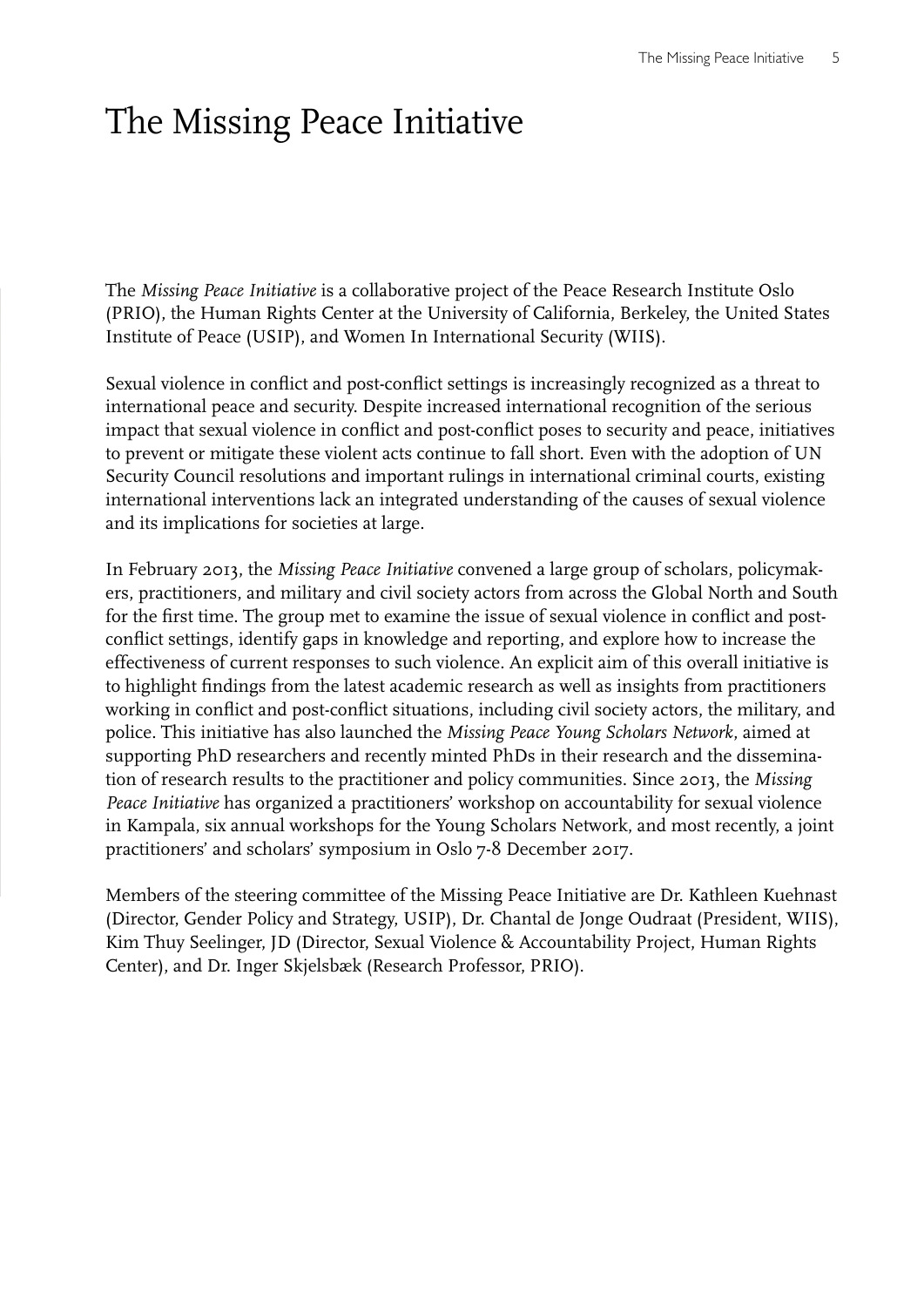

**PRIO Centre on** Gender, Peace and Security



**UNITED STATES INSTITUTE OF PEACE Making Peace Possible** 



WOMEN IN INTERNATIONAL SECURITY



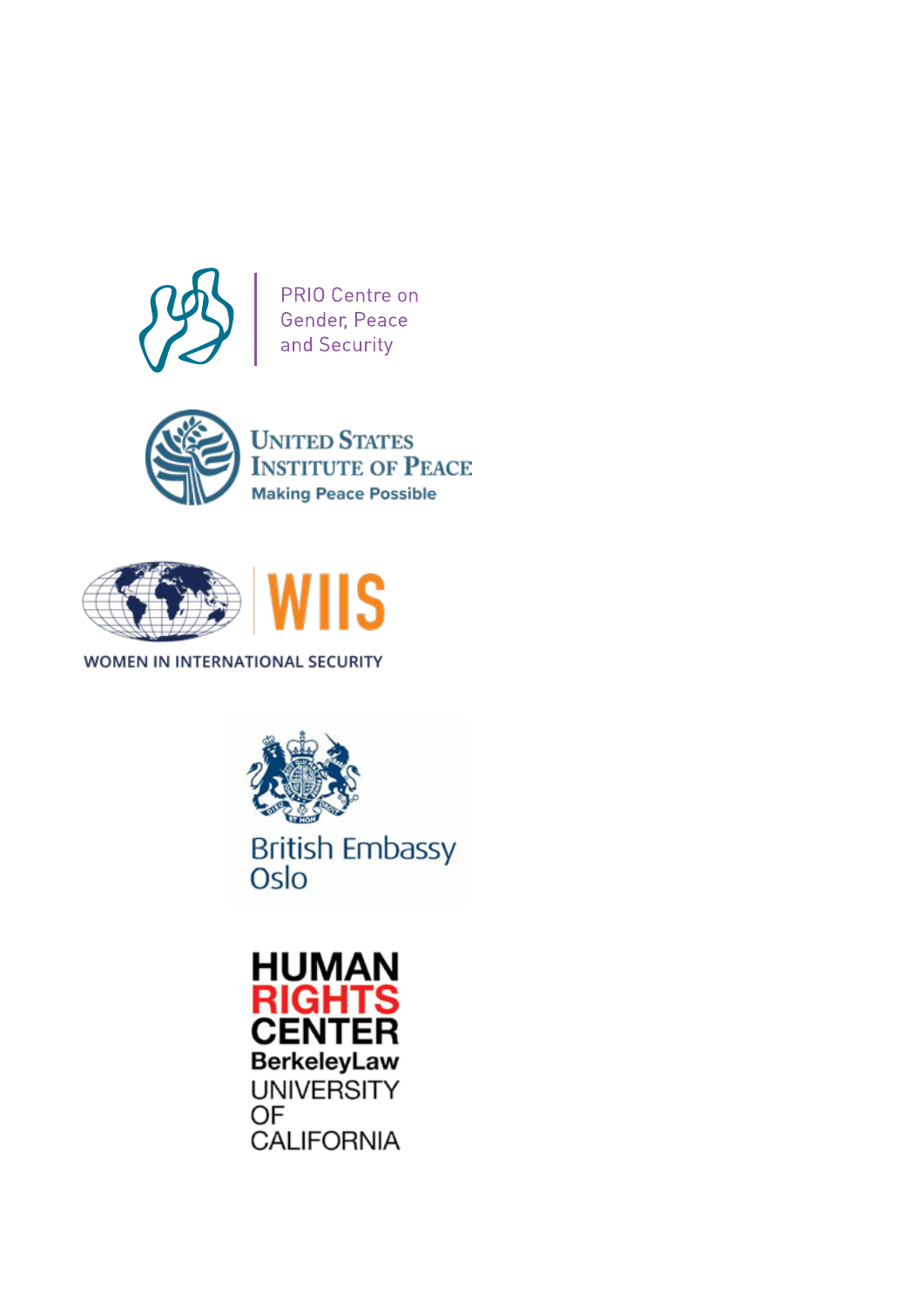# Contents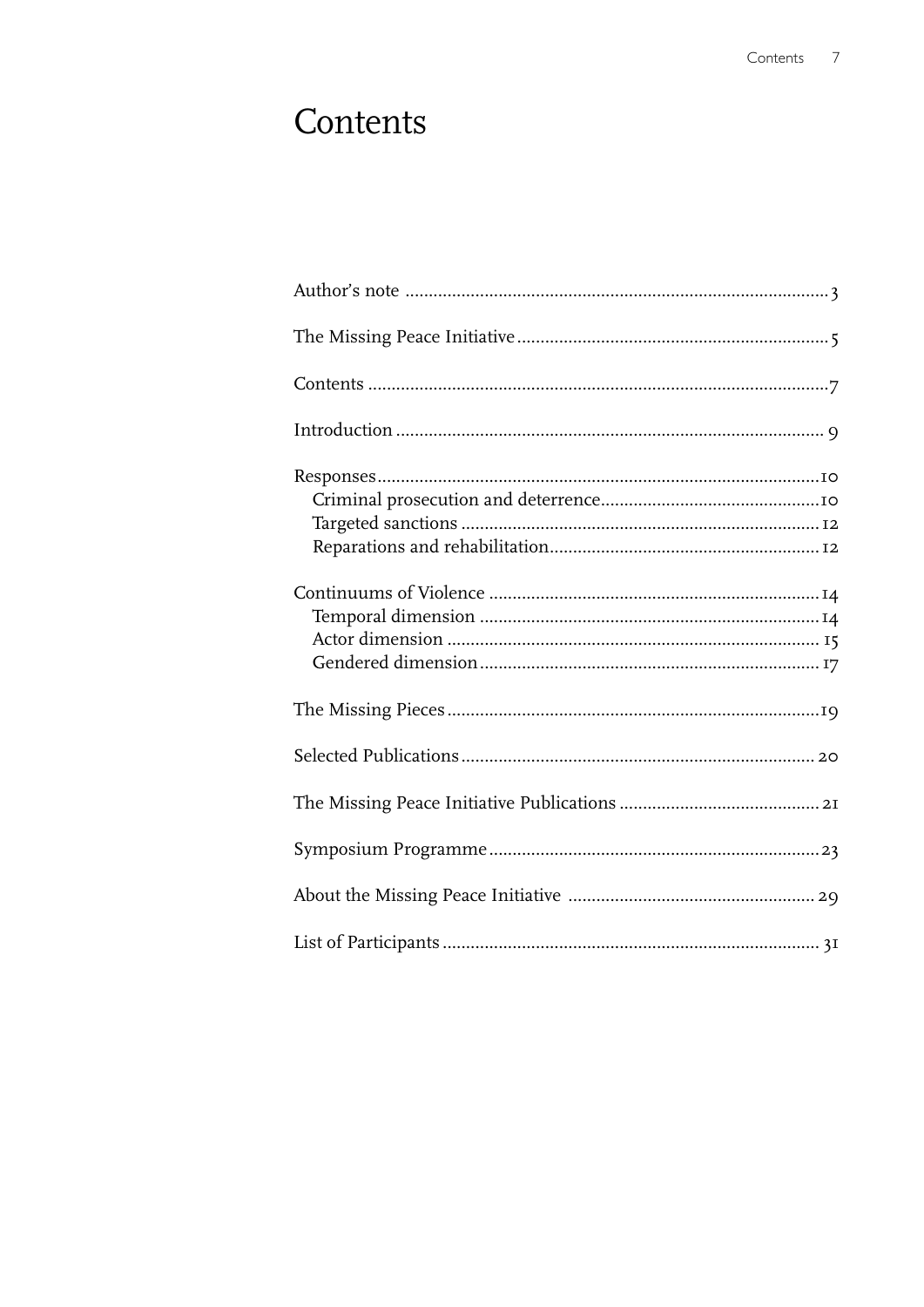

PHOTO:EBBA TELLANDER / PRIO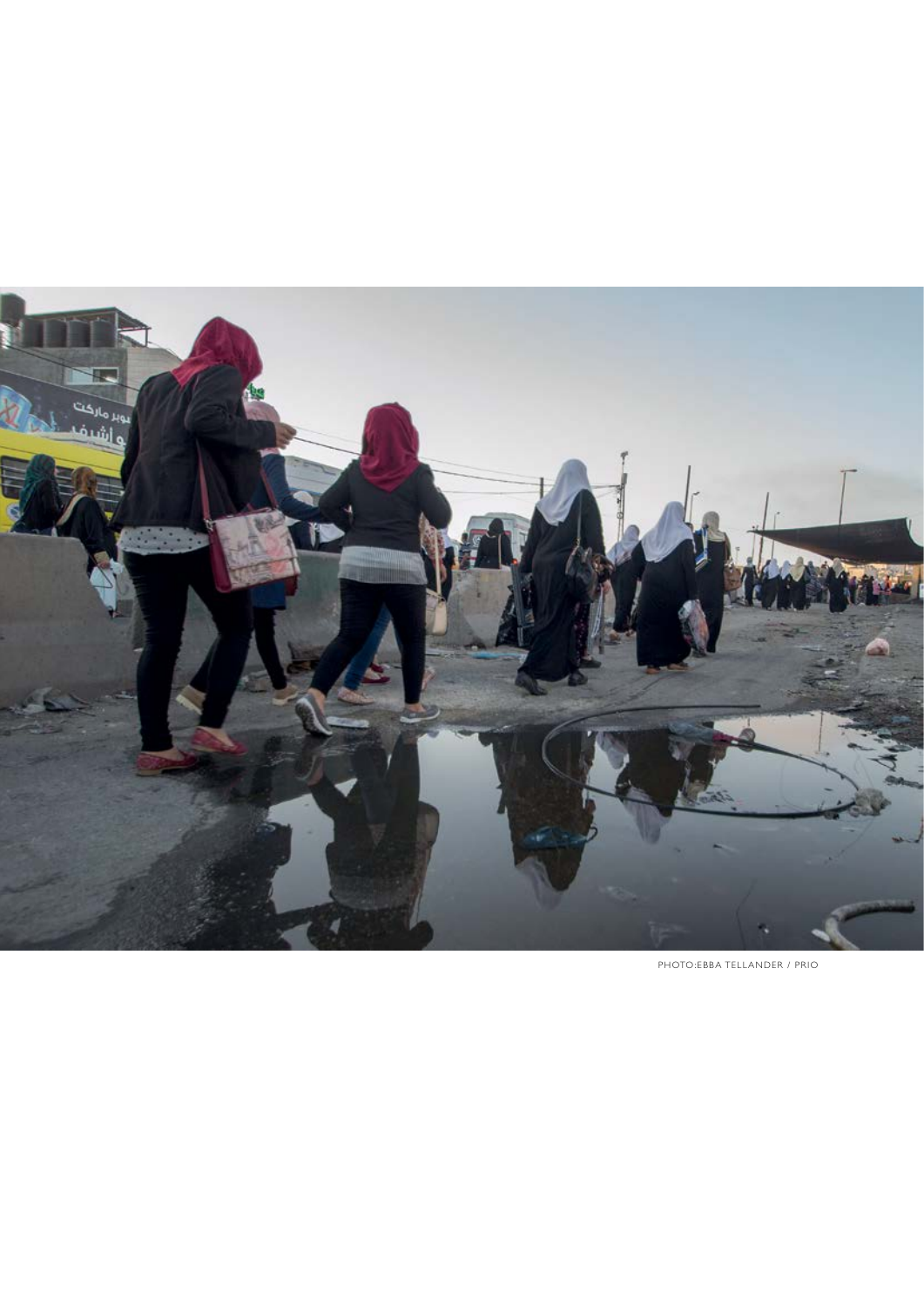## Introduction

The International Criminal Tribunal for the Former Yugsolavia (ICTY), the first of the ad hoc international criminal tribunals established in the early 1990s, played a key role in bringing long overdue attention to conflict-related sexual violence (CRSV) from policy, advocacy, legal, and academic actors alike. Established in 1993 by UN Security Council Resolution 827, the ICTY has sought to transform the legal landscape and secure the rule of law not only at the international level, but on regional and national levels as well. Importantly, the tribunal pioneered groundbreaking criminal prosecutions – and convictions – of sex crimes in conflictrelated settings. More than 30 percent of the tribunal's convictions include charges of sexual violence. The ICTY has also contributed to a significant shift in the political and societal framing of what CRSV *is*: CRSV is no longer seen merely as a byproduct of war, but as a weapon of war itself, as a crime that can be addressed through individualizing guilt in criminal prosecutions.

The last two decades' expanding attention to and visibility of CRSV – the *un*silencing of particular gendered war experiences and harms – walks hand in hand with this criminalization and securitization process. It follows that the ICTY and the international criminal justice project have contributed with more than enforcement of existing laws and a sharpening of international criminal legislation. The court has also contributed with creating public historical records about the causes, harms and consequences of CRSV that, leveraged by law, get attention and recognition at the highest levels of international security politics.

The ICTY concluded its mandate at the end of 2017 (after 24 years in operation). The closure of the ICTY presented a timely occasion to reflect on and discuss the prominent role of criminal law and justice responses in the face of CRSV. In December 2017, the Missing Peace Initiative convened a group of international expert scholars, policymakers, and military and civil society actors over the course of two days to address the fight against impunity for CRSV, its premises, promises, and contributions to peace and reconciliation, and also the challenges and potential of other responses aimed at reducing and preventing CRSV in the future.

This report synthesizes these discussions under two main headings that reflect recurring themes in the symposium's panels and debates: first, the promises and perils of particular responses to CRSV, and second, definitional dimensions of the continuum of violence that are important to take into account in any broad-spectrum approach to CRSV. These themes form part of a complex, nuanced, and ongoing cross-sectional conversation that contrasts the simplifying slogans and categorical claims often seen in public policy debates. While this is, indeed, a key strength of the forum and platform facilitated by the Missing Peace Initiative, it also complicates the task of summarizing the symposium. This report thus synthesizes the conversations and debates and does not provide a full or exhaustive record of the event.<sup>1</sup>

<sup>1</sup> It follows that the report does not map out the development of CRSV research in the past. It provides a snapshot of contemporary debates and the state of the art of research. See also a recording of the public opening event at https://gps.prio.org/Events/ Event/?x=79 (accessed 20. March 2018) and reflections on the symposium by L. Nwoye and M. Tanyag (2018), 'Missing Pieces in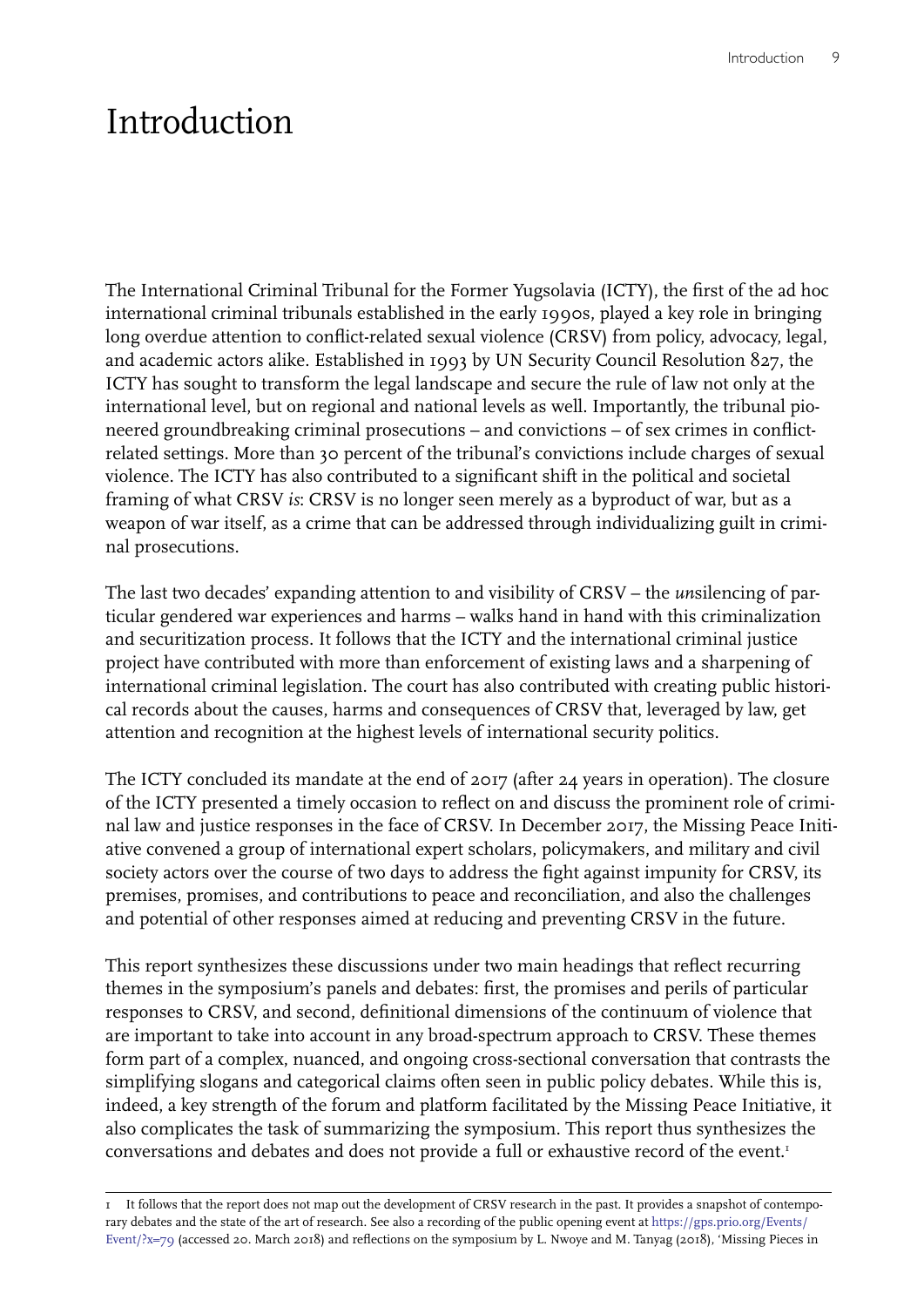## Responses

The title of the symposium *Preventing Sexual Violence in War: Is fighting impunity the only game in town?* reflects the dominating position of criminal law in debates on how to address, respond to, and prevent CRSV. It also reflects an increasing gap between policy arguments on the one hand, and research on CRSV on the other. The UN has adopted a range of resolutions on how to address CRSV,<sup>2</sup> including the establishment of an Office of the Special Representative of the Secretary-General on Sexual Violence in Conflict (SRSG-SVC) through UN Security Council Resolution 1888 in 2009. Whereas a number of responses to CRSV are called for in the resolutions and by the SRSG-SVC, no other measure receives more consistent or extensive attention in the broader policy debates than the fight against impunity. Politically powerful, the fight against impunity presents CRSV as solvable, based as it is on criminal laws' assumed deterrent effect, retributive powers, and inherent contributions to peace and reconciliation. But are these assumptions justified? Does criminal justice's dominating position reflect its actual functioning? Importantly, what other measures and responses exist, and what are their respective strengths and weaknesses?

Whereas public debate promotes a clear hierarchy of measures, participants at the symposium underlined how different measures and interventions are not mutually exclusive, how they may complement one another, reinforce the others' effects, and, importantly, are likely to work differently in different contexts. To sloganize this complexity: Diversity delivers better on the ground. Numerous transitional justice (TJ) mechanisms and projects are initiated at different levels in conflict and postconflict settings – either exclusively directed at CRSV or including CRSV in their efforts. Three measures were actively discussed in the symposium: criminal law, sanctions, and reparations.3

### **Criminal prosecution and deterrence**

The privileged position of criminal justice in the policy and advocacy discourse about CRSV is closely connected to the understanding of CRSV as a weapon of war. As several participants pointed out, the limitations of criminal justice – well known in critical legal and criminological scholarship – has yet to penetrate the scholarly discourse and, particularly, the wider public debate about what can and should be done about CRSV.

Preventing Sexual Violence in Conflict: A conversation' at http://www.monashgps.org/single-post/2018/01/22/Missing-Pieces-in-Preventing-Sexual-Violence-in-Conflict-A-conversation-Leo-Nwoye-and-Maria-Tanyag (accessed 20. March 2018).

<sup>2</sup> Four UN Security Council Resolutions specifically and exclusively target CRSV (UNSCR 1820 (2008), 1888 (2009), 1960 (2010) and 2106 (2013)).

<sup>3</sup> Military training and culture – a key focus area in UNSC Resolutions on conflict-related sexual violence – was also part of the discussions on responses in the symposium. However, the focus in these discussions was primarily on training of UN and AU Peacekeepers, not on parties to the conflicts as such. This debate is therefore referred to in the next main section on continuums of violence – in relation to peacekeeping operations and sexual exploitation and abuse (SEA).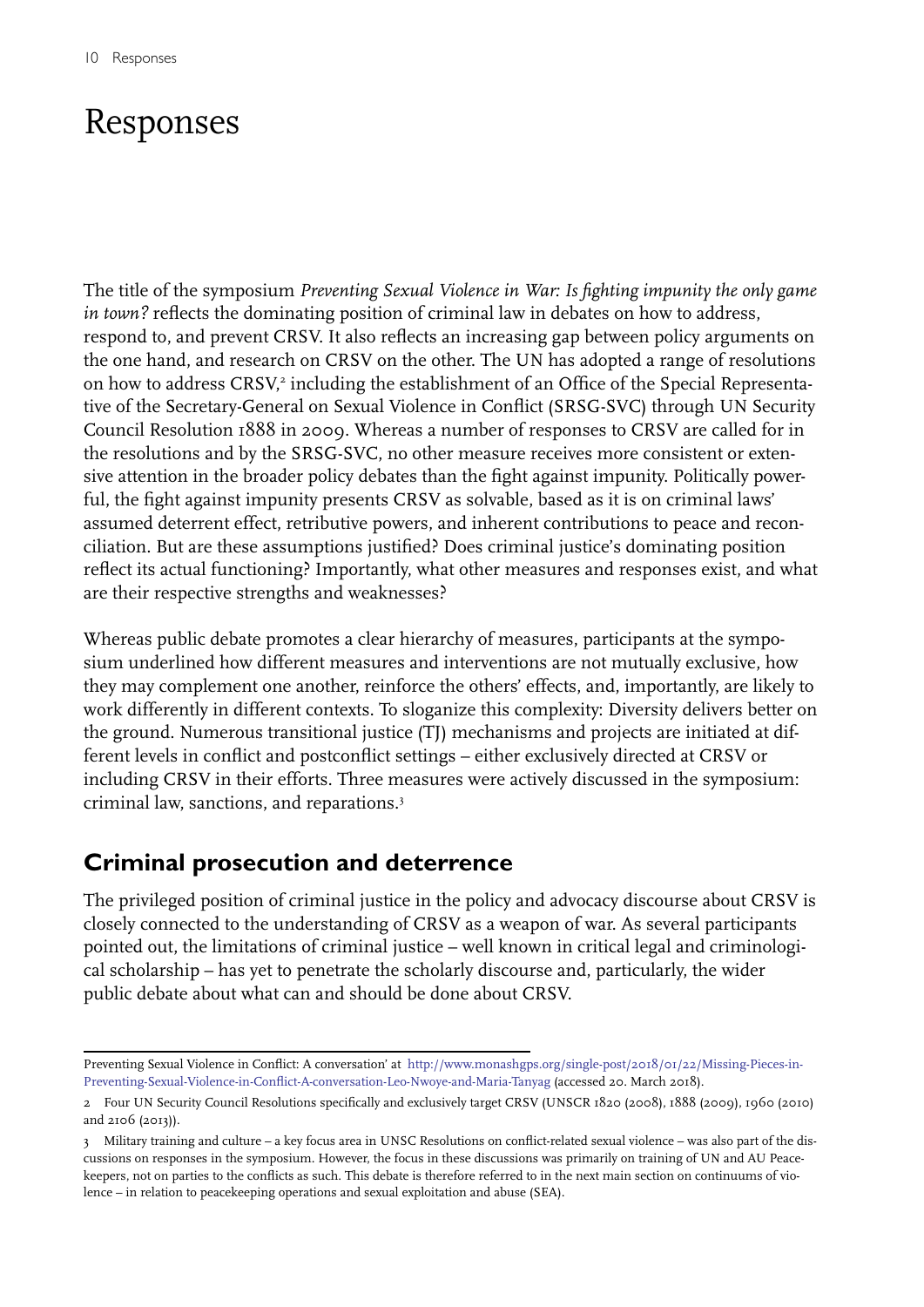The understanding of CRSV as a deliberate weapon of war hinges on several assumptions that are not always true: First, the conception of military organizations as strictly organized with clear and static command lines, and second, the idea that war is at its core a rational endeavor fought by rational warring parties. This attribution of rationality at all levels makes CRSV appear preventable through posing credible threats of criminal prosecution: Rational actors will refrain from illegitimate violence if its perpetration may lead to prosecution. By fighting impunity, enforced criminal justice will alter the calculations that make CRSV an effective weapon of war and halt the cycle of violence.

Yet, neither wars nor armed units and organizations always operate in the ways they are expected or theorized to do. Criminal law's individualization of guilt privileges individual agency, yet in the midst of war, soldiers and combatants tend to operate as groups and collectives, and experience extensive and existential pressures that compromise that agency. They are likely to experience greater, more immediate, and more credible fears and threats than that of a potential future criminal charge by an international court in the Hague. Moreover, collective violence and mass harms of war are committed by a vast number of perpetrators, which in itself limits the risk of criminal prosecution for individual offenders. The ICC and other (international) criminal law institutions respond to this challenge by prioritizing the prosecution of those bearing the greatest responsibilities for harms – leaders and commanders rather than rank and file soldiers. By prosecuting leaders, international criminal law pushes for clearer command structures and in-group sanctioning regimes, and for less tolerance among leaders for their troops' unlawful violence.

The connection between criminal prosecution and deterrence, between criminal justice and prevention, is, however, weak. Beyond deterrence, advocacy and policy rhetoric further construct criminal justice as a precondition for the reduction of CRSV. What is more, criminal justice not only prevents future violence, it also provides an accurate historical record that prevents historical revisionism, replaces revenge with civilized retribution, alleviates harm, secures reconciliation, and enables a wartorn society to peacefully move on. The visibility of gendered conflict-related harms and crimes that the crime frame has pushed for has also altered conceptions and understandings of conflicts in the past.

This policy rhetoric, intended to justify and legitimize the international criminal justice project, should not in itself be the basis upon which its workings and practical functions are evaluated. Undoubtedly, criminal law serves more than deterrent purposes, and should not be assessed by or reduced to any one argument alone. Yet, as symposium participants stated, criminal justice cannot address the root causes of gender inequality or CRSV; international criminal justice does not deal with post-conflict violence; and it creates a hierarchy of harm. Conflict-related crimes are privileged over what is regarded as 'just' ordinary violence against women – and little is done about the distribution of economic and social rights, which often constitute part of the root causes of conflict, and therefore also CRSV.

More than a critique of criminal justice and its legal proceedings as such, participants raised these issues as a critique of the prominent position the legal, political, advocacy, media, and academic communities *surrounding* international criminal justice institutions have granted the fight against impunity, and what this position does to the public imagination about justice, causes, consequences, and solutions to mass harm. When justice is conceptualized as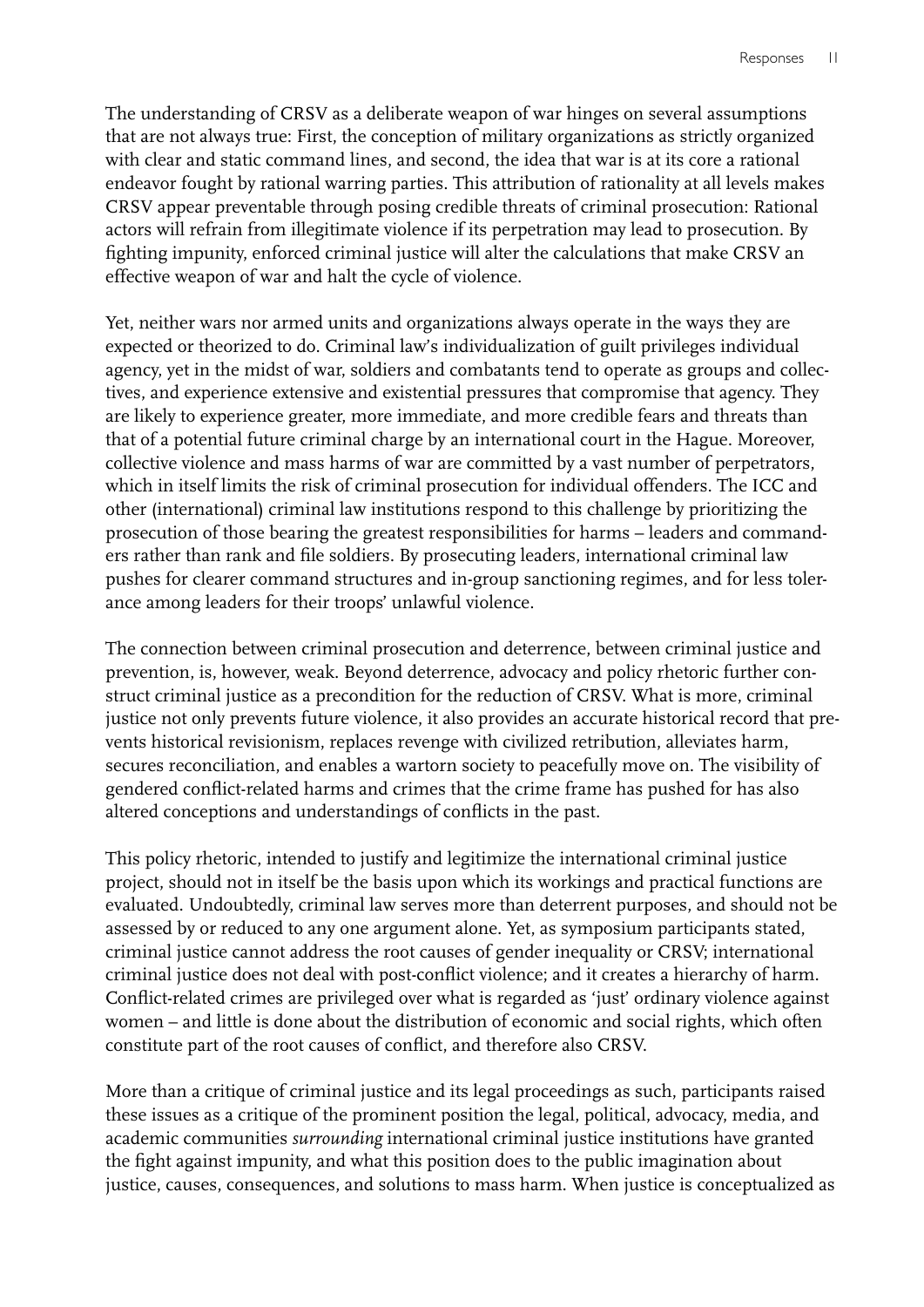criminal justice, CRSV is constructed as a problem of law, and prevention as prosecution. The fight against impunity becomes a structuring both of thought and of policy prioritizations.

Critiquing measures for their shortcomings or unintended consequences is not the equivalent of denouncing their contributions, nor does it devalue the plights of victims or the importance of responding to mass violence. Perpetrators need to be held to account. But beyond the punitive and retributive justice models, are there other means to tackle impunity and/or achieve – or advance – justice in the aftermath of CRSV? Criminal prosecution is an important component of transitional justice and peacebuilding – yet it is *a* response, not *the* answer, and it is important to assess and make use of the whole tool kit. Another measure in the tool kit, provided and advocated by the UN as part of its Women, Peace and Security (WPS) Agenda, is the use of targeted sanctions against known perpetrators of CRSV.

### **Targeted sanctions**

The range of sanctions imposed by the UN Sanctions committees has in the past included comprehensive economic and trade sanctions, moving gradually towards narrower measures such as arms embargoes, travel bans, and financial or diplomatic restrictions. Such targeted sanctions are preferred to prevent sanctions from harming the civilian populations in countries being sanctioned. Effective sanctions against leaders of groups that commit CRSV could increase the cost of such violence – and work in conjunction with criminal prosecution measures to increase deterrence, increase accountability, and raise incentives of commanders to prevent CRSV at the hands of their troops. However, as one participant at the symposium argued, there is a considerable knowledge gap between the proliferating literature base concerning international sanctions on the one side, and research on CRSV on the other. Research shows that UN sanctions are used inconsistently. While the use of targeted sanctions may add to the deterrent effect of criminal law, the UN sanctioning regimes tend to use generic language that does not explicitly mention sexual violence. Sanctions may be targeted in form, but the designation criteria that lead to sanctions are vague or generic. One step further would be to use sexual violence as an explicit (and sufficient) designation criterion that explains the necessity of sanctions and puts them into motion. Moreover, scholarship on sanctions in general has shown that sanctioning regimes work best with the promise and implementation of escalation. Yet, UN threats of sanctions are rarely translated into action, when recipients fail to follow up UN demands – resulting in a hollowing out of the potential of threats alone. In the face of massive human rights violations, the imposition of sanction regimes is a question of consensus. Various member states at the Security Council have differing approaches to different sets of human rights, some considering gender-based violence less of a matter for the international Security Council. Thus, although sanctions are called for in the WPS agenda, their contribution to deterrence and, their potential and de facto effect on CRSV in ongoing conflicts remain unexplored.

### **Reparations and rehabilitation**

Reparations and rehabilitation constitute more directly victim-centered measures in the transitional justice toolbox. "Reparations and rehabilitation" is an umbrella term, covering a number of measures through which the state and/or society aim to recognize and address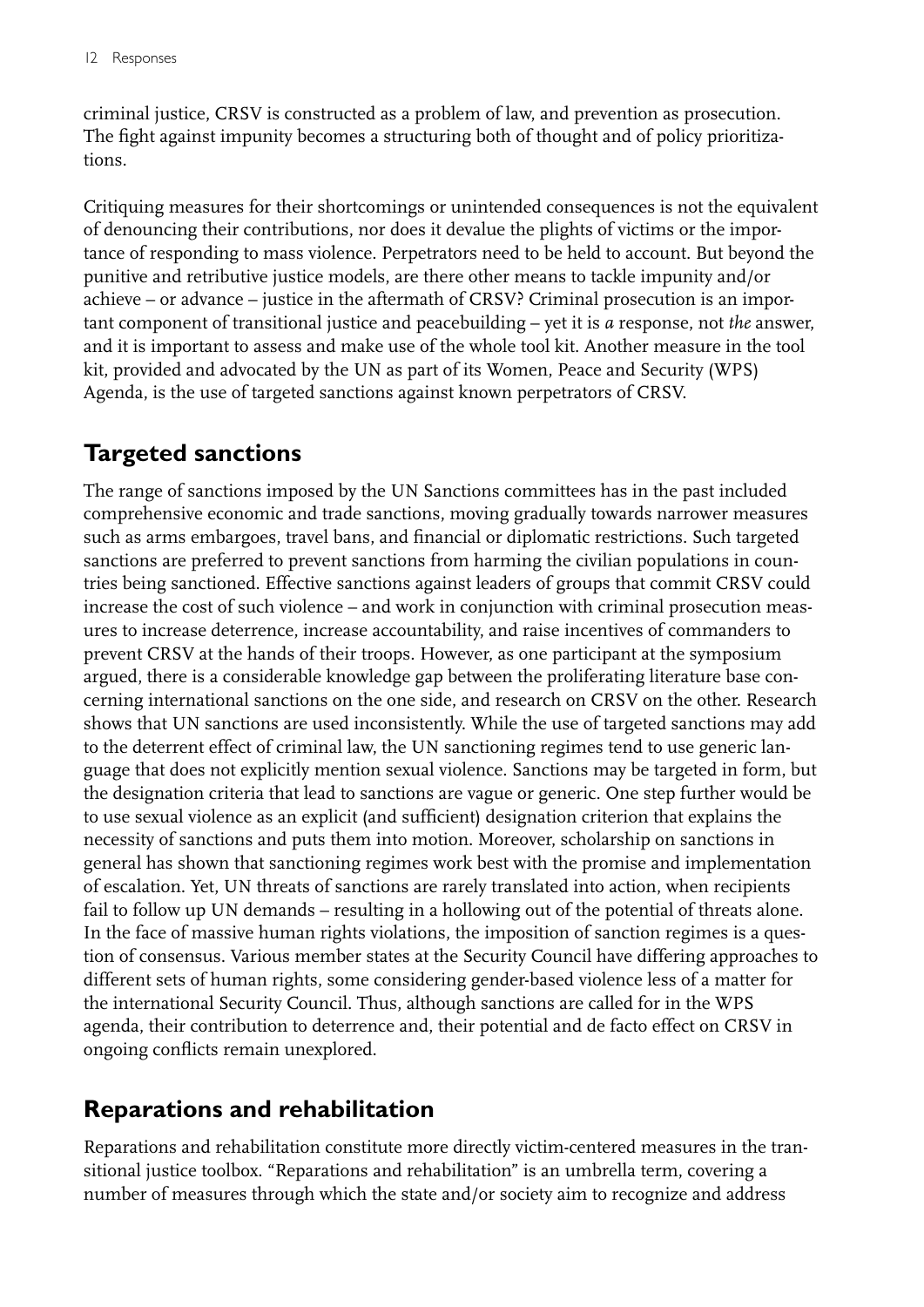and acknowledge the harms suffered. Reparations for victims and reconciliation of relationships and communities aim to contribute to the healing and recovery through one or several forms of compensation to victims, and may involve symbolic and material responses, such as public acknowledgement or apologies for violations in the past, the establishment of memorials, community service programs, and broader socio-economic investments involving health care and education for communities affected by conflict. Hospitals and schools could in turn be dedicated to victims as a form of public recognition of their suffering. Importantly, reparations and rehabilitation are not alternatives to more traditional transitional justice measures such as prosecutions and truth commissions; they are complimentary – and for survivors, reparations (financial or compensatory in other ways) may be a direct and meaningful way to achieve some form of justice through redress. The combination of such traditional justice mechanisms and reparations and rehabilitation measures reduces the risk that compensatory measures are used to silence victims, as truth commissions and criminal justice processes also produce a historical record. However, one participant argued, the issue of reparations should still be approached in new ways to make sure they benefit most survivors, because today the vast majority of survivors do not have access to any reparations at all.

At the international level, all reparations mechanisms are bound up in the international criminal justice system. At various national levels, the linkage from reparations to criminal justice prosecutions and convictions is similarly strong. Yet most survivors do not have access to legal redress because of huge problems with law enforcement, lack of access to courts in conflict and post conflict settings, poor criminal investigation procedures, as well as the difficulty of producing evidence and identifying perpetrators in cases of mass atrocities or in contexts where the perpetrators are those who victims are expected to report to. These difficulties require that we explore reparations and rehabilitations schemes that are more administrative in order to assure that rehabilitation and reparations are accessible outside of criminal prosecutions. As one participant stated:

*Individual reparations to victims whose perpetrators are identified and convicted on the one hand, and assistance programs for affected communities on the other, is not good enough. We need to combine the two, and the international community can contribute to this by establishing an innovative reparations mechanism*.

Criminal justice is an important form of recognition, but it should not prevent other forms of recognition and redress from taking place. Moreover, in transitional justice processes, reparations are often the last-implemented and least-funded measure, according to symposium participants. Reparations should be far more than an afterthought in a judicial process, and they could involve funding by actors other than the governments and convicted perpetrators, e.g., NGOs, local committees, survivor representatives, and possibly international coordination committees. The symbolic and material acknowledgement of crimes and harms that reparations and rehabilitation mechanisms can provide also constitutes a form of justice, even when governments and perpetrators are unable or unwilling to provide it. Research on this topic should seek out best practices, address obstacles, and engage victims in exploring how reparations and rehabilitation mechanisms could be more effective and avoid the numerous thresholds that already prevent victims from taking part in national and international criminal justice procedures.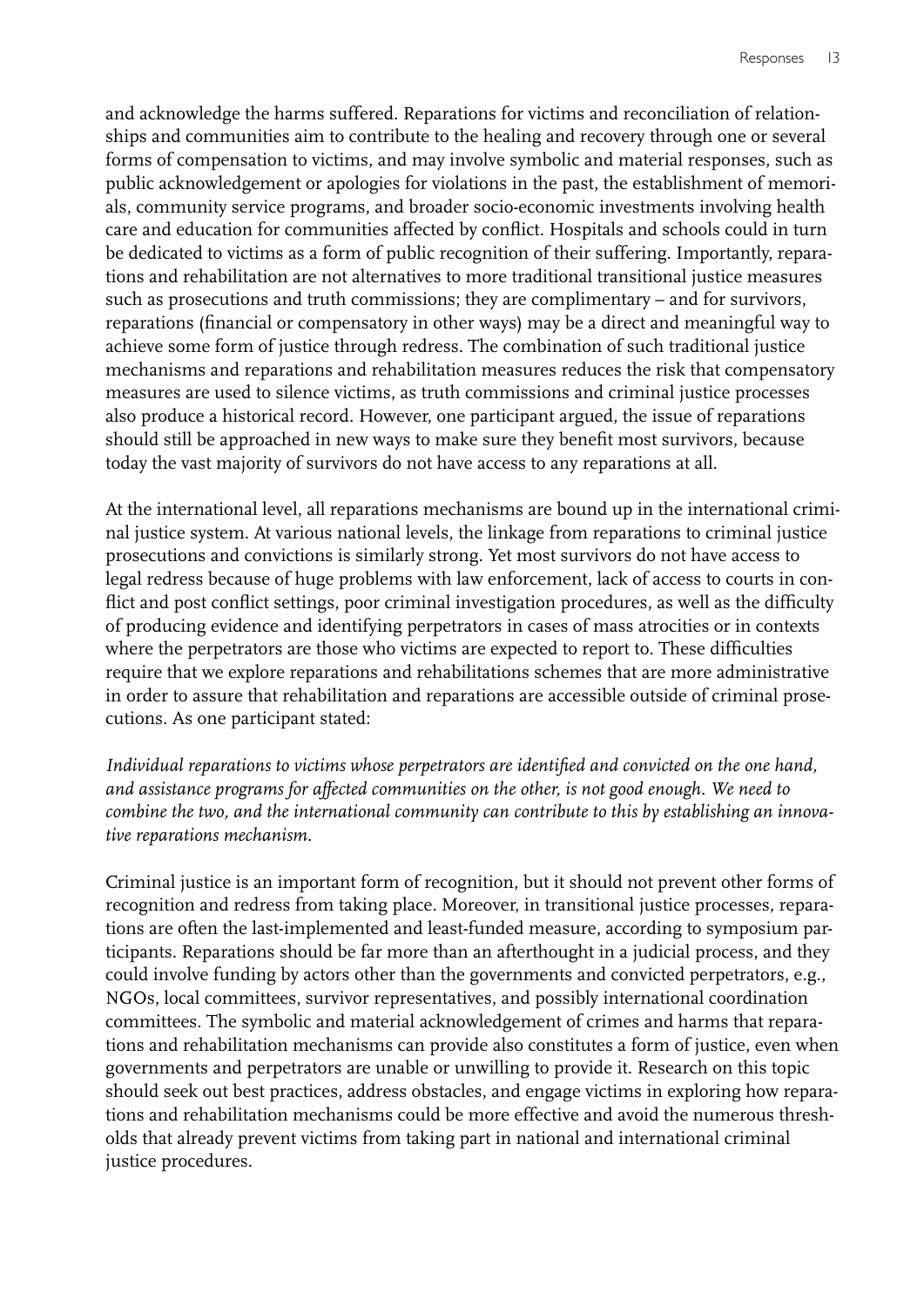# Continuum of violence

One of the main recurring and contested themes in the cross-disciplinary research field that directly addresses CRSV is the meaning and implications of the continuum of violence that spans temporarily through peace to conflict to post-conflict, and that particularly includes gendered violence across these temporal dimensions. Yet the continuum of violence spans more than the temporal dimension. This section also addresses different forms of sexual violence, different categories of offenders, as well as a gendered dimension in terms of who the victims and perpetrators are, and who we as society, scholars, policymakers and legal practitioners, are able and willing to see as such.

### **Temporal dimension**

The present is affected by the past, and the future is impacted by the present. The temporal continuum of violence refers to how violence is part of societies before the outbreak of wars, during conflicts, and in post-conflict societies. It refers to how these apparent temporally distinct forms of violence are causally connected and challenges the very distinction that sets them apart in societal and juridical understandings of violence. Thus, whereas the temporal jurisdictional limitations of ad hoc criminal tribunals or special courts leads to the privileging of some victims and perpetrators over others, a continuum perspective on CRSV emphasizes how there is a line running from the gender-based violence in society prior to the outbreak of armed hostilities, through to CRSV, and to the prevalence of e.g., intimate partner violence in the aftermath of war. A continuum perspective thus challenges the hierarchy (of harm/ victims/perpetrators) that the crime frame addressing CRSV as a weapon of war risks producing. It sees gendered, socio-economic and political discrimination and inequalities – patriarchal structures – as connected in varying degrees to levels of physical and sexual violence across temporal spaces. The temporal dimension also points to how the shame and social stigma often associated with sexual violence may remain even though wars end, and cautions that the costs of CRSV are intergenerational. Across the temporal dimension there is also a widespread continuum of silence. Despite the increased, and some would say massive, attention to CRSV over the last two decades, many victims opt for silence over potential harm- and hurtful societal reactions. In this understanding, post-conflict societies are not necessarily peaceful, because peace is not just the absence of war, or even the absence of violence, but the presence of peace of mind, as one participant stated. Pramilla Patten, the Special Representative of the Secretary-General for Sexual Violence in Conflict, stated during the public opening event of the symposium that 'Wars are not just fought, they are told'. Wars are contingent on stories to be fought, and they continue through stories when the armed battle recedes. The continuum of violence focuses not only on the physical manifestations of violence, but also its continuation through trauma, exclusion, stigmatization, through the stories that silence some experiences, and sensationalize others.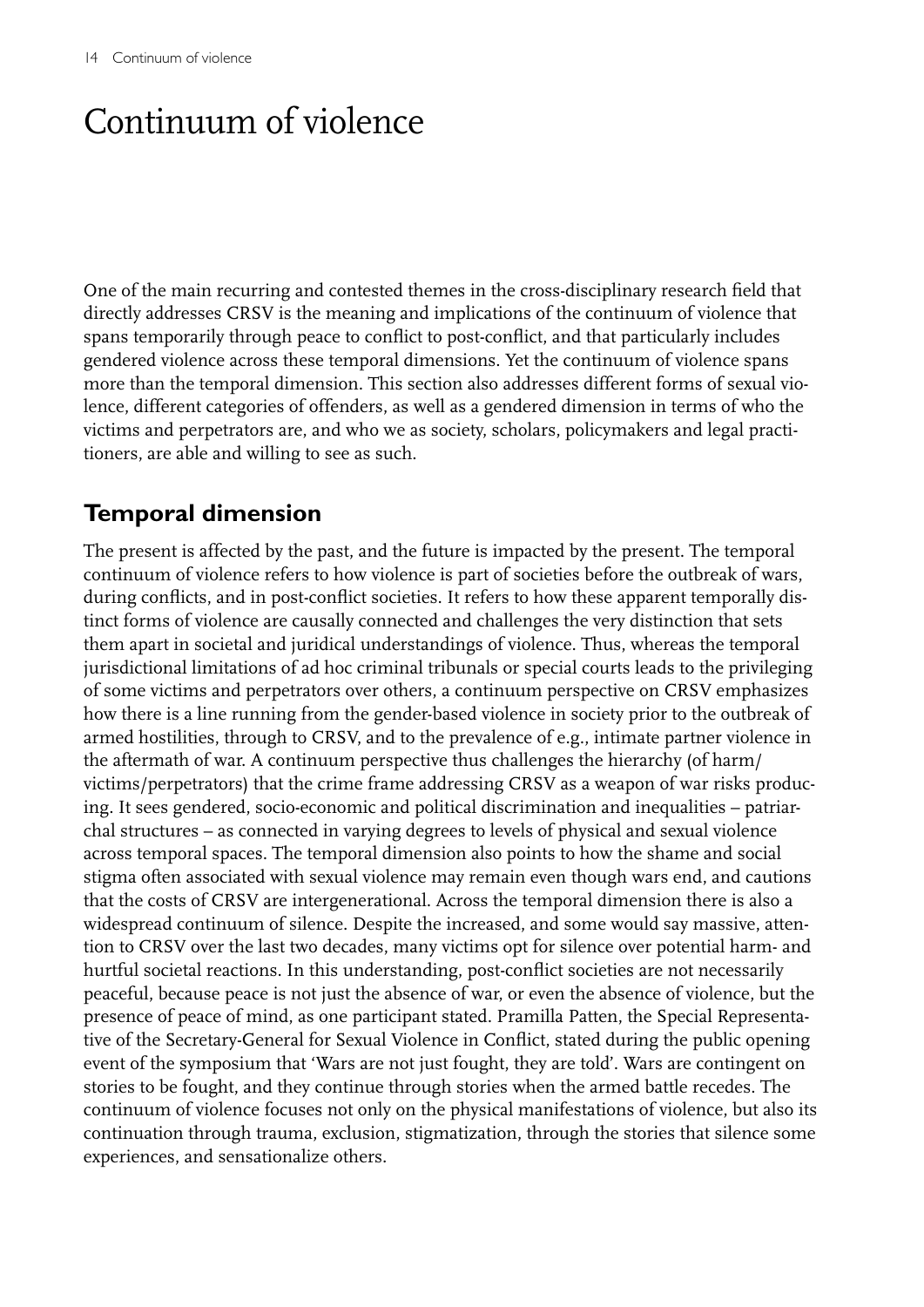Because the continuum perspective sees gendered inequalities and sexual violence as connected, it does not resort exclusively to criminal law responses, but to a broader promotion of women's political, economic, social human rights in times of peace, conflict and post-conflict. Accordingly, CRSV needs to be seen as part of a broader WPS agenda that also involves women's participation in peace negotiations. Women's participation is important not only to secure that CRSV is addressed in TJ mechanisms, but also to make sure that that the broader implication of CRSV and of gender inequalities are addressed post-conflict. It was further pointed out during the symposium discussions that the ways in which women's equal representation are championed at negotiation tables need to be carefully assessed. Just like men, women come with different experiences to negotiations: which women are given opportunities? Whom do they represent, and who continues to face constraints against their inclusion in the peace processes? When the success or failure of peace talks and negotiations are assessed, it needs to amount to more that simple accounts of gendered representation, and it needs to assess the contribution of *all* participants. As one participant also pointed out, it is important to look at the negotiations, organizations, administration, and structural constraints and opportunities that operate *around* the negotiation table – not only *at* the table. Women representatives are still experiencing strong opposition at and around international peace negotiation tables, and continue to organize to have their voices heard, and to make sure gendered harms and inequalities matter. The inclusion of victim survivors in the process and the pressure and support of the international community and agencies such as UN Women help leverage their rights for representation and participation. Participants pointed out that while it could be particularly hard to convince male counterparts at the negotiation table to include the issue of CRSV, women had to consistently prove that they were qualified to have an opinion on matters that did not particularly concern CRSV, too.

The temporal dimension of the continuum of violence has a parallell in the actor dimension – the different categories of offenders that are involved in sexual violence in conflict situations.

### **Actor dimension**

Earlier in this report it was argued that criminal law limits our imagination. One such potential limitiation with regards to CRSV are the definitional constraints that criminal law produces not only in terms of its temporal jurisdiction, but also in terms of whom offenders are perceived to be. CRSV is understood as sexual violence committed by active participants or stakeholders in the conflicts concerned, such as police, camp guards, military personnel, members of militias, and/or politicians while on duty or in the capacity of their position. And the victims are primarily perceived as civilians. Other forms of perpetrator-victim constellations have escaped our attention, such as sexual violence perpetrated against combatants and peers in armed institutions. Similarly, the gendered violence soldiers commit against their partners is not seen as part of a CRSV continuum, nor is intimate partner violence and domestic violence on the rise in the civilian populations as conflict tensions increase. But all of this violence is still directly *conflict-*related. At the symposium, special emphasis was on what the UN has separated from CRSV as SEA (sexual exploitation and abuse), sexual offenses committed by peacekeepers on UN service.4 SEA is an umbrella term for many

<sup>4</sup> See Alicia Luedke, Chloe Lewis, and Marisella Rodriguez (2017) *Sexual Violence, Exploitation, and Abuse Improving Prevention Across Conflicts and Crises* United States Institute of Peace., Special report 415, November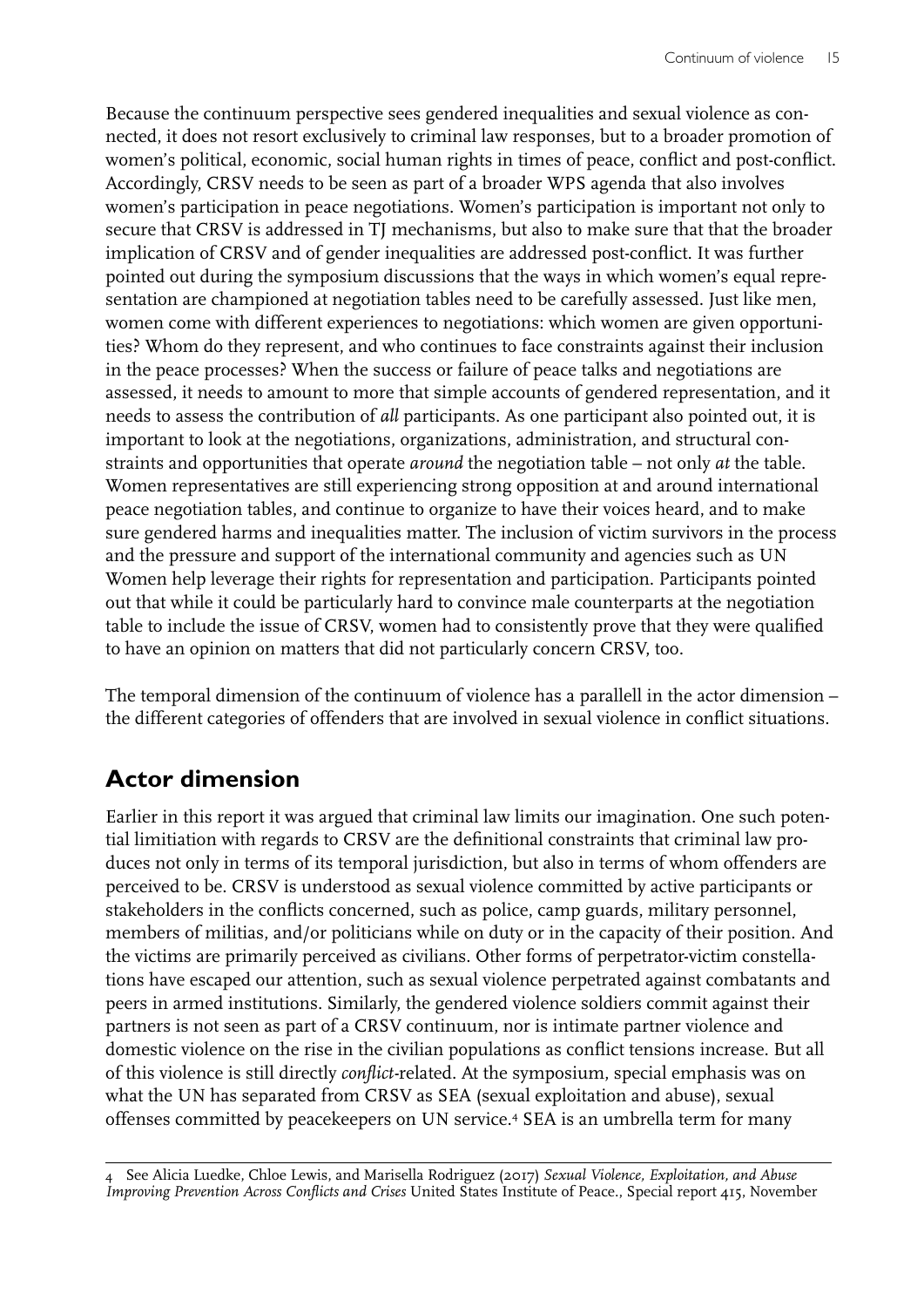different forms of sexual offenses committed against civilians by peacekeepers, aid workers, private contractors, and other interveners in a conflict og post-conflict situation. SEA ranges from opportunist rape, to multiple perpetrator rapes and planned sexual violence, to transactional sex, sex trafficking and prostitution. The term SEA is useful in distinguishing between sexual violence committed by armed combatants and as a weapon of war, and sexual violence and abuses committed by other interveners in a conflict or post-conflict situation. However, the types of violence the term captures overlap broadly with forms of CRSV that, when committed by parties to a conflict, risk prosecution at international criminal justice institutions. Whilst CRSV is set in a crime frame, SEA is primarily met with calls to uphold UN principles in order not to put peacekeeping operations at risk. SEA illustrates the continuum of violence both at its temporal dimension and at the actor dimension. Peacekeeping operations, consisting of military, police and civilian peacekeepers, are mandated to help states and societies 'navigate the difficult path from conflict to peace.'5 They operate in what is often muddled post-conflict situations, where violence, insecurity, political instability, and humanitarian needs are complex and comprehensive – in contexts where there is no formal conflict, but where peace is absent. When peacekeepers commit sexual violence (or SEA), whether on duty or as civilians off duty, they illustrate the actor dimension of the continuum, too. Peacekeeper soldiers, police, or civilians are there to secure the peace, but they are not parties to the conflict. Their position therefore poses a legal framework challenge.

While the discussion at the symposium also concerned peacekeepers' role in preventing CRSV, the main emphasis was on their obligation not to cause harm through their own SEA. For peacekeeping operations to better prevent both, the quality of pre-deployment training is key. The pre-deployment legal training on International Humanitarian Law is extremely brief, and according to several participants it does not equip troops to react or react correctly when facing a CRSV situation, or to see their own behavior as SEA. The UN Department of Peacekeeping Operations (DPKO) should control and reinforce such trainings and better integrate local and national value systems.

Several learning points were addressed in the discussion on SEA: There is often mention of the need to change 'military culture'. However, there are many military cultures. Sexual violence – whether CRSV or SEA – is not ubiquitous – there are military cultures where such offenses are not tolerated and troops where SEA or CRSV are not reported. Whereas military cultures and masculinities are to a varying extent co-constitutive, they are neither equivalents nor static or singular in form. For peacekeeping operations in particular this poses a challenge, as troops are composed of units from different countries and varying basic training – in addition to different attitidues and understandings of gender, sex, and e.g., prostitution. In order to provide effective pre-deployment training, educators must balance between the need to 'get the message across', while also taking into account the relevance and meaning of cultural norms and gendered expectations.

A recurring matter in discussions is the impact of and need for female peacekeepers. Practitioners emphasize how larger numbers of women in the operation enhances the reputation of the armed peacekeeper units. Additionally, in the civilian units, women peacekeepers are

2017, ISBN: 978-1-60127-694-0

<sup>5</sup> https://peacekeeping.un.org/en (accessed 20. March 2018).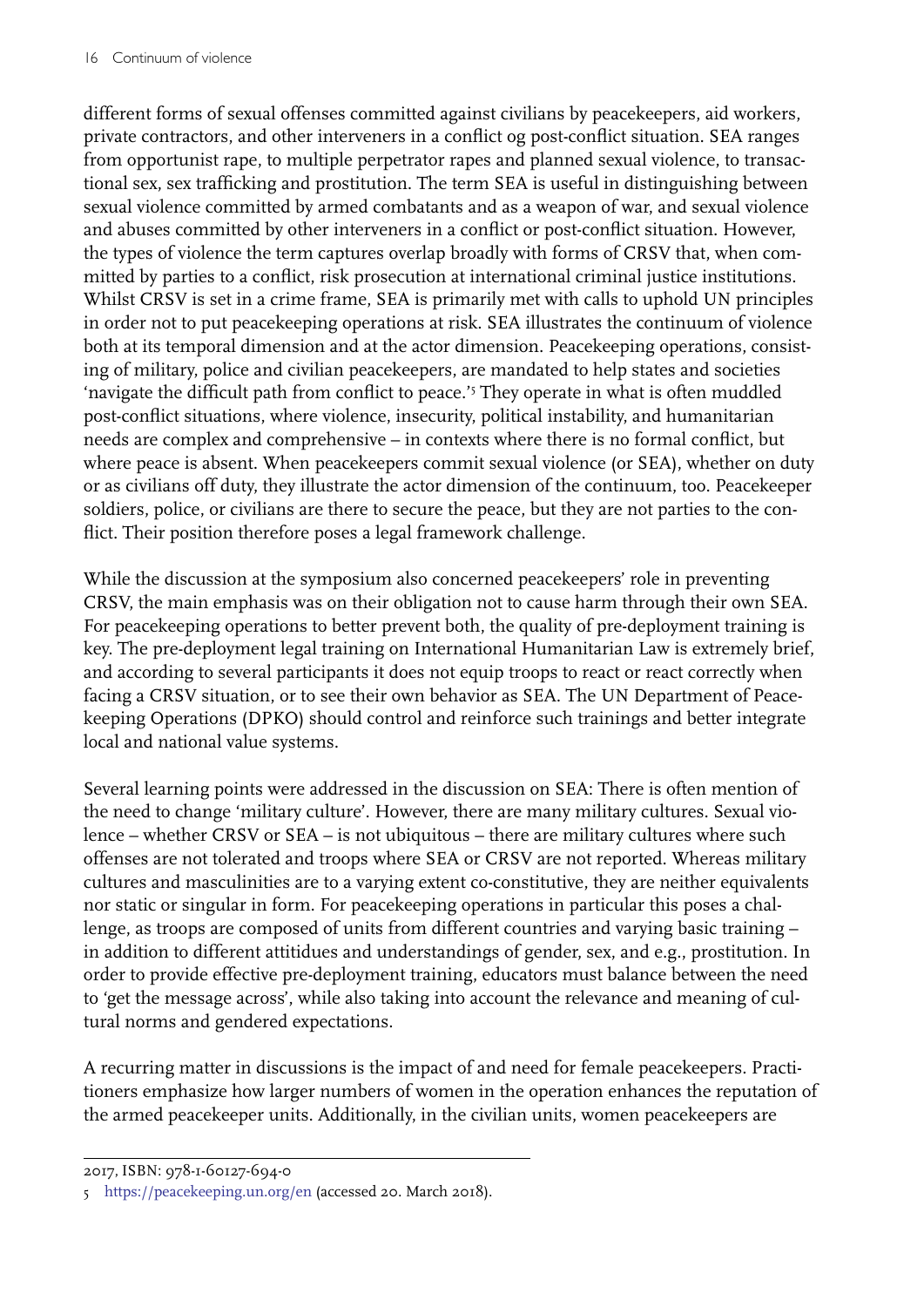expected to get access to more information pertaining to CRSV and SEA than their male counterparts. According to practitioners and NGO experts, female peacekeepers gain the trust of local populations more often than male soldiers. While scholars have been critical to the 'add women and stir' approach to peacekeeping operations, armed personnel argue that the presence of female troops influence and improve the behavior and language of their male peers. Some also contend that female troops tend to have a lower threshold for reporting sexual harassment and abuse among their peers and against civilians. At the same time, the discussion brought up how sexual harassment is rife and underreported also within the peacekeeping forces. Both the DPKO, the academic community and troop commanders should be careful about delegating too much responsibility onto women peacekeepers because of their gender – and equally, not to expect male peacekeepers to take up their responsibility to report and prevent peers' abuse because of their gender.

Ultimately, SEA is a leadership issue, a discipline issue. Force commanders must make it clear that any SEA incident automatically evicts the abuser. Moreover, he suggested that the national commander, too, should lose his position, to strengthen command responsibility and discipline. Another challenge to low levels of reporting within ranks, aside from peer solidatrity and pressures, are the 'multiple layers of bureaucracy only to write a simple report'. Lastly, for peacekeeping troops to prevent CRSV, troops should be on more active durty during the night, use night vision, and patrol by foot areas where civilians are at risk.

### **Gendered dimension**

The gendered dimension of the continuum of violence refers to the repertoire of violence that is gender-related. Gender-related violence spans peace, conflict, and post-conflict – but also various forms of violence within any one of these somewhat artificial temporal dimensions. Conflict-related sexual violence is not the only form of war violence that is gendered—nor is it exclusively a gendered crime. As categories of war violence, neither sexual violence nor, say, wartime murder can be reduced to gendered explanations alone, nor can they be fully understood without consideration to gender. Additionally, the gendered dimension refers specifically to how similar forms of sexual violence harm and target victims of different genders and sexualities. Broadly speaking, there are some overlapping differences between CRSV directed at men and CRSV directed at women. Men are primarily (but not exclusively) targeted with forced nudity, humiliation, forced fellatio, sexual torture, and mutilation. Women, more often than men, report rape and multiple perpetrator rape. Gender is still part of both equations, also if both perpetrator and victim are male, or if the male-female/perpetrator-victim relation is reversed. This is a dimension that tends to escape scholarly attention – producing a gendered hierarchy of victims which affects who are perceived as victims and who can make claims for justice. When men are subjected to sexual violence it is often described and reported as torture. That is rarely the case when sexual violence against women is reported. As one participant emphasized: 'Men are talking about sexual violence. We're just not hearing it'. The torture label hides men as a category of victims of CRSV – as does the focus on victims as exclusively civilians.

The continuum of violence which CRSV is part of includes temporal, relational and gendered dimensions. There are challenges with treating sexual violence in different temporal spaces as distinct or isolated issues, but also strengths involved with differentiation and diversity in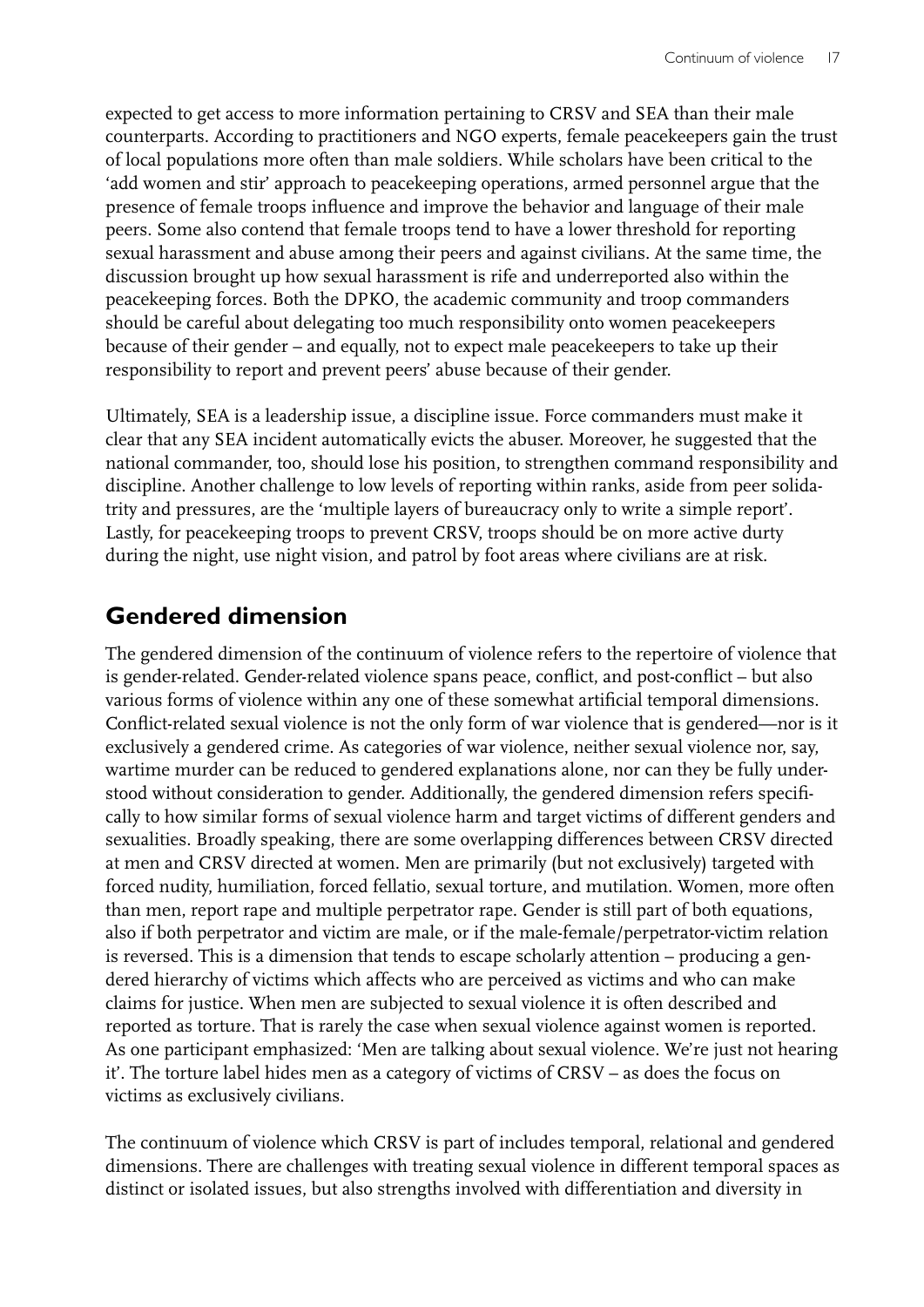measures that take different contexts and causal mechanisms into account. The continuum of violence works to highlight the pervasiveness of sexual violence, and the meaning of definitional constraints in our understanding of and approach to sexual violence.



PHOTO:EBBA TELLANDER / PRIO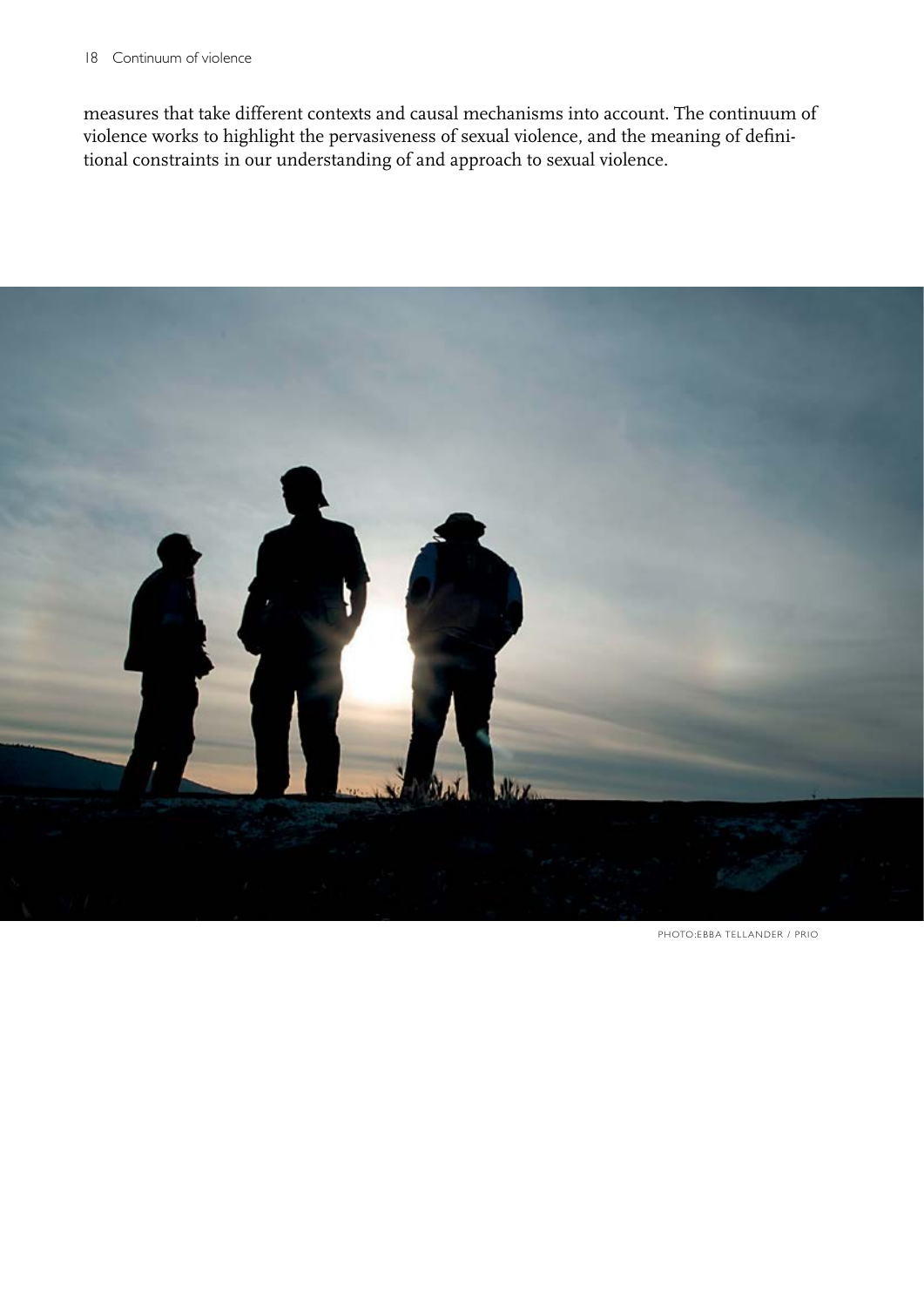# The Missing Pieces

At the public opening event of the Missing Peace Initiative, Patricia V. Sellers, special adviser on gender at the ICC and former prosecutor at the ICTY, commended the Missing Peace Initiative for engaging in longterm discussions – and for keeping it an ongoing, albeit difficult and complex conversation. The symposium series is not intended to be a celebration, but an outward looking quest to push the boundaries of what we as scholars, practitioners, and politicians are able to see, imagine, and implement, in order to better prevent CRSV and provide justice for those harmed. The responses and continuum dimensions addressed herein represent directions and topics for this conversation in the future as well.

Whereas research challenges deterrent assumptions that much advocacy and policy in this field is based on, practitioners bring lived experiences to the table, and nuance the causal and remedial narratives that scholars, too, favor. Criminal law is not the only game in town. Our responses need to be as varied as the causes. As stated early on: 'Diversity delivers better on the ground'. This means that justice is not the equivalent of criminal prosecution, but also that criminal justice, reparations, sanctions, and reconciliation are not competing goals – they are part of the same toolbox. The challenge is to link policy with knowledge and navigate wisely – yet powerfully – between demands for attention and funding on the one hand, and constructive and unharmful representations of victims, perpetrators, causes, consequences and solutions on the other. The fight against CRSV, whether focused on ending impunity – or in other forms – has the potential to animate a lot of activists, and not all attention is necessarily good attention. The Hollywood spin in this advocacy field involves the question of who capitalizes on distant suffering, and what forms of suffering matter. Another spin in this field, which was evident in the public opening event, but less dominating in the closed workshop, is the ongoing securitization of CRSV, and the tendency towards coopting CRSV into the terrorism agenda. This requires scholarly attention and advocacy caution, as it produces a frame that may mobilize attention, but which also narrows imagination and creates a hierarchy of prioritization.

The various discussions at the symposium signify a continuous, impatient and necessary push towards better answers and more complex responses to conflict-related sexual violence in the future. The Missing Peace Initiative is committed to a continued dialogue. Young scholars, policymakers, practitioners and academic communitites will be challenged again by the organizers to come together and discuss measures that can contribute to the prevention of conflict-related sexual violence.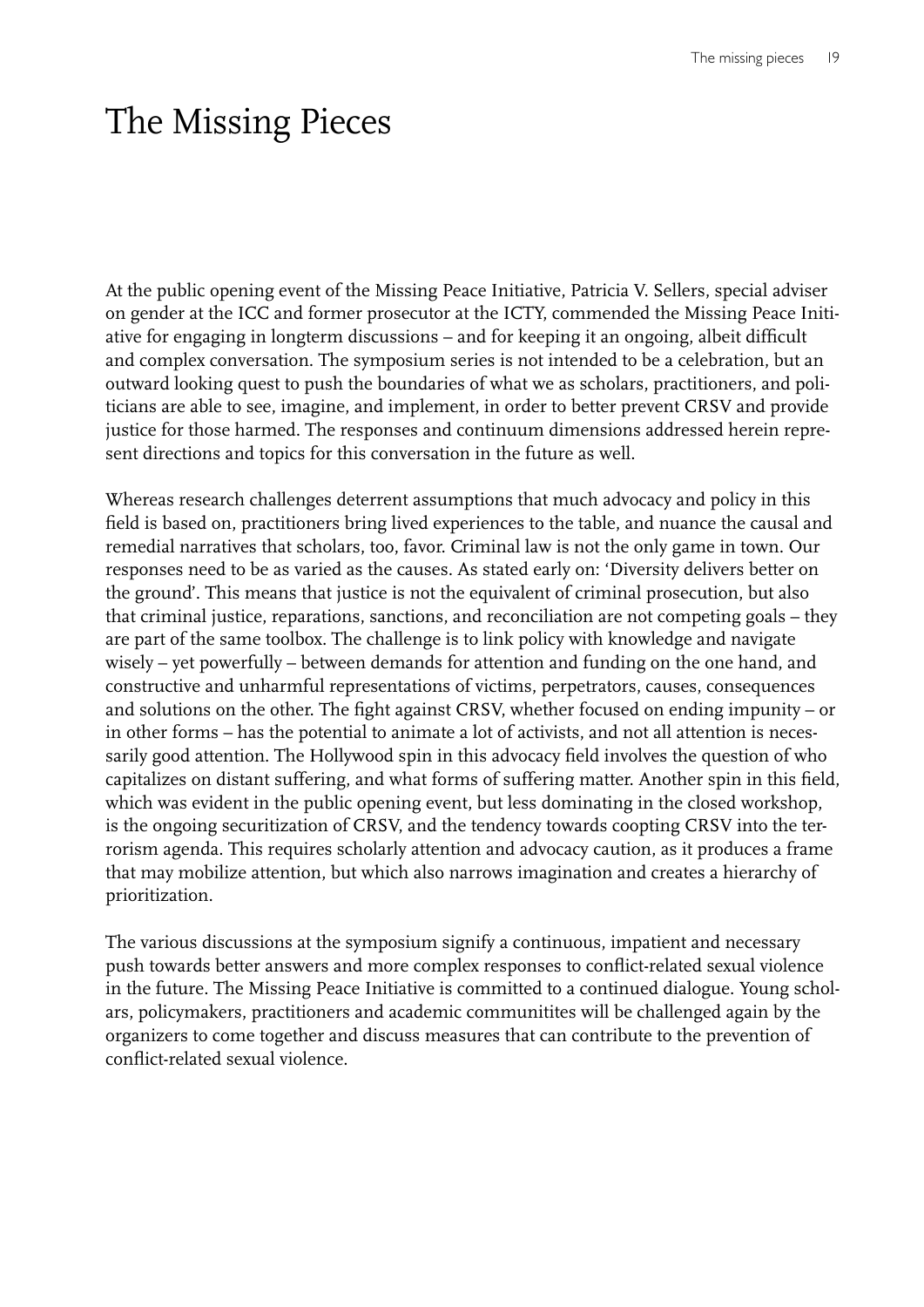### Selected Publications

Aubyn, F., Edu-Afful, F., Allotey-Pappoe, S. & Nelson, S. (2015). An assessment of police pre-deployment training: Ghana study. *KAIPTC Occasional Paper No. 40*. Accra: Kofi Annan International Peacekeeping Training Centre. Available at https://www.africaportal.org/publications/an-assessmentof-police-pre-deployment-training-ghana-study/ (Accessed 20. March 2018).

Baaz, ME. & Stern, M. (2013). *Sexual Violence as a Weapon of War?: Perceptions, Prescriptions, Problems in the Congo and Beyond*. London: Zed Books.

Crawford, KF. (2017) *Wartime Sexual Violence: From Silence to Condemnation of a Weapon of War.* Washington, DC: Georgetown UP.

Cronin-Furman, K. (2013). "Managing Expectations: International Criminal Trials and the Prospects for Deterrence of Mass Atrocity." *International Journal of Transitional Justice*, 7(3): 434-454.

Davies, SE. & True, J. (2017). The politics of counting and reporting conflict-related sexual and gender-based violence: the case of Myanmar. *International Feminist Journal of Politics*, 19(1): 4-21.

Davies, SE., True, J. & Tanyag, M. (2016). How women's silence secures the peace: analysing sexual and gender-based violence in a low-intensity conflict, *Gender & Development,* 24(3): 459-473.

Henry, N. (2011). *War and Rape: Law, Memory and Justice.* London: Routledge.

Henry, N. (2014). The Fixation on Wartime Rape: Feminist critique and international criminal law, *Social & Legal Studies* 23(1): 93–111.

Houge, AB. & Lohne, K. (2017). End Impunity! Reducing Conflict**‐**Related Sexual Violence to a Problem of Law. *Law and Society Review* 51(4): 755-789.

Huve, Sophie (2018). UN Sanctions and Conflict-Related Sexual Violence. Policy Brief. Georgetown Institute for Women, Peace and Security. Available at https://giwps.georgetown.edu/wp-content/uploads/2018/03/Policy-Brief-Use-of-UN-Sanctions-to-Address-Conflict-related-Sexual-Violence.pdf

Jennings, K.M. and M. Bøås (2015). Transactions and Interactions: Everyday Life in the Peacekeeping Economy. *Journal of Intervention and Statebuilding*  $9(3)$ : 281-295.

Jennings, K.M. (2014). Service, sex and security: Gendered peacekeeping economies in Liberia and the Democratic Republic of the Congo. *Security Dialogue* 45(4): 1-18.

Kendall, S. & Nouwen, S. (2014). Representational Practices at the International Criminal Court: The Gap Between Juridified and Abstract Victimhood. *Law and Contemporary Problems* 76: 235-262.

Kirby, P. & Henry, M. (2012). Rethinking Masculinity and Practices of Violence in Conflict Settings. *International Feminist Journal of Politics*, 14(4): 445-449.

Nabti, NM. (2015). "Increasing the Cost of Rape: Using Targeted Sanctions to Deter Sexual Violence in Armed Conflict," in Marossi, A. & Bassett, M. (eds) *Economic Sanctions under International Law*. The Hague: T.M.C. Asser Press.

Nadin, P.,Cammaert, P. & Popovski, V. (2015). Prioritising the protection of civilians. *Adelphi Series*, 54(449): 103-126.

Nettelfield, LJ. (2013) *Courting Democracy in Bosnia and Herzegovina: The Hague Tribunal's Impact in a Postwar State.* Cambridge: Cambridge University Press.

Seelinger, KT. (2014). Domestic accountability for sexual violence: The potential of specialized units in Kenya, Liberia, Sierra Leone and Uganda. *International Review of the Red Cross,* 96(894): 539-564.

Subotic, G. & Zaharijevic, A. (2017). "Women between war Scylla and nationalist Charybdis: Legal interpretations of sexual violence in countries of former Yugoslavia," in Lahai, J. & Moyo, K. (eds.) *Gender in Human Rights and Transitional Justice*. New York: PalgraveMacmillan.

Westendorf, JK. & Searle, L. (2017). Sexual exploitation and abuse in peace operations: trends, policy responses and future directions. *International Affairs* 93(2): 365–387.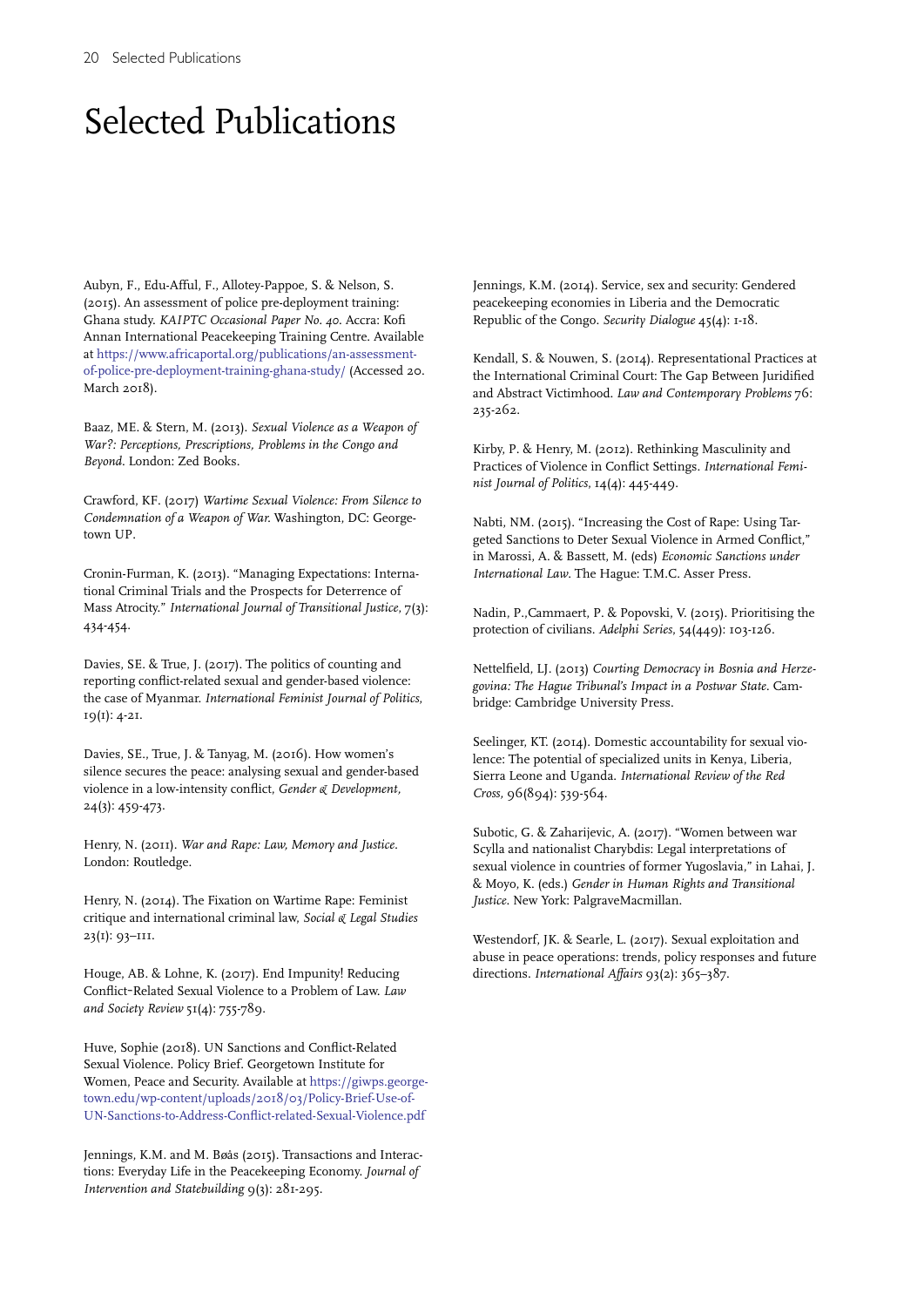### The Missing Peace Initiative Publications

Blair, A.H., N. Gerring, and S.Karim, Ending Sexual and Gender-Based Vioence in War and Peace: Recommendations for the Next US Administration. *USIP PeaceBrief.* Washington, DC: USIP. Available at https://www.usip.org/publications/2016/09/ending-sexual-and-gender-based-violence-war-and-peace

Cohen, DK & Nordås, R. (2012) Sexual Violence by Militias in African Conflicts: Not a question of 'delegation' by states. CSCW Policy Brief 1. Oslo: CSCW. Available at https://www.prio.org/Publications/Publication/?x=7346 (accessed 20. March 2018).

Cohen, DK & Nordås, R. (2012) Sexual Violence in African Conflicts, 1989–2009: What the data show. CSCW Policy Brief 2. Oslo: CSCW. Available at https://www.prio.org/Publications/Publication/?x=7347 (accessed 20. March 2018).

Cohen, DK., Green, AH., & Wood, EJ. (2013) Wartime Sexual Violence: Misconceptions, Implications, and Ways Forward. *USIP Special Report 323.* Washington, DC: USIP. Available at https://www.usip.org/publications/2013/02/wartime-sexual-violence-misconceptions-implications-and-ways-forward (accessed 20. March 2018).

Luedke, A, C. Lewis, M. Rodriguez, Sexual Violence, Exploitation, and Abuse: Improving prevention across conflicts and crises." *USIP Special Report 415.* Washington, DC: USIP. Available at https://www.usip.org/publications/2017/11/sexual-violence-exploitation-and-abuse

Nordås, R. (2012) Sexual Violence on the Decline? Recent debates and evidence suggest 'unlikely.' CSCW Policy Brief 3. Oslo: CSCW. Available at https://www.prio.org/Publications/Publication/?x=7348 (accessed 20. March 2018).

Nordås, R. (2013) Preventing Conflict-related Sexual Violence. PRIO Policy Brief 2. Oslo: PRIO. Available at https://www.prio.org/ Publications/Publication/?x=7330 (accessed 20. March 2018).

Skjelsbæk, I. (2013) Preventing Perpetrators: How to go from protection to prevention of sexual violence in war? PRIO Policy Brief 3. Oslo: PRIO. Available at https://gps.prio.org/Publications/Publication/?x=17 (accessed 20. March 2018).

Seelinger, KT. et al (2015). Open Letter to UK Foreign Secretary William Hague and UNHCR Special Envoy Angelina Jolie, *HuffPost,*  17. June 2014. Available at https://www.huffingtonpost.com/kim-thuy-seelinger-jd/sexual-violence-initiative\_b\_5490235.html (accessed 20. March 2018).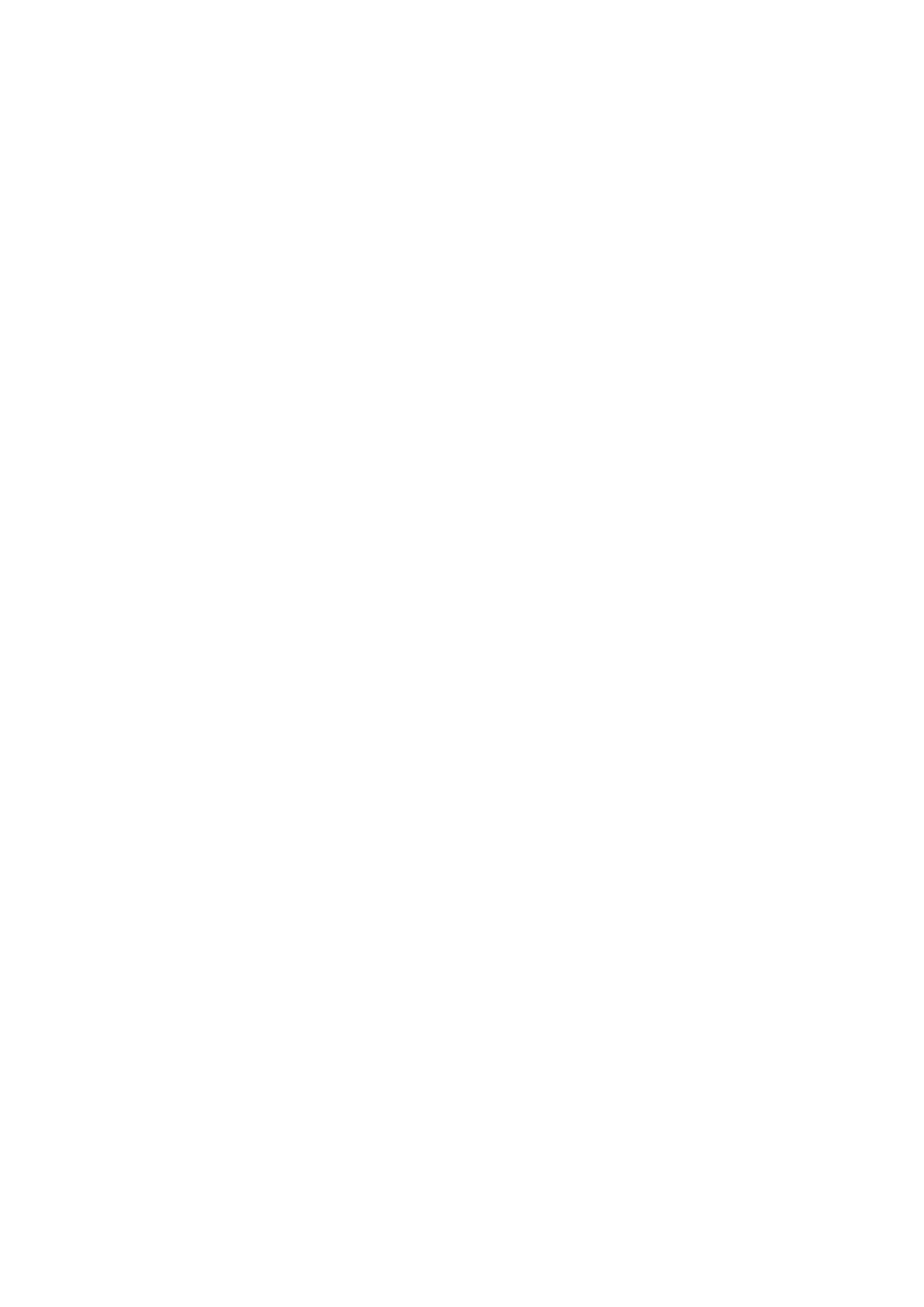# Symposium Programme

#### **Missing Peace Symposium Oslo, 7–8 December 2017**

#### *Preventing Sexual Violence in Conflict: Is fighting impunity the only game in town?*

In 2017 the International Criminal Tribunal for the former Yugoslavia (ICTY) is approaching the end of its mandate. The International Criminal Tribunal for Rwanda ended its work in 2015 and the International Criminal Court (ICC) is facing a possible exodus of several African countries withdrawing from the court. Further, the Preventing Sexual Violence in Conflict Initiative (PSVI) by the United Kingdom has resulted in the International Protocol on the Documentation and Investigation of Sexual Violence in Conflict. The protocol was finalized in 2016 with funding from the UK Foreign and Commonwealth Office. It serves as a resource tool for first responders and others who deal with sexual violence crimes in conflict zones.

With these developments it is important to take stock of what the legal responses have accomplished, where they fall short and how combatting sexual violence is integral to peacebuilding.

The symposium is part of a larger collaborative effort entitled the Missing Peace Initiative which is a project of the Human Rights Center at the University of California, Berkeley, the Peace Research Institute Oslo (PRIO), the United States Institute of Peace (USIP), and Women In International Security (WIIS). It brings together expert scholars, policymakers, practitioners, and military and civil society actors to examine the issue of sexual violence in conflict and post-conflict settings, identify gaps in knowledge and reporting and explore how to increase the effectiveness of current responses to such violence.

The inaugural event took place at USIP with a large symposium in 2013 funded by the World Bank, the Norwegian Ministry of Foreign Affairs, the UN Office of the Special Representative of the Secretary General on Sexual Violence, the Learning on Gender and Conflict in Africa Program (LOGiCA), Global Center on Conflict, Security and Development, Open Society Foundations, Peace Research Endowment, Instituto Promundo, Sonke Gender Justice Network, Compton Foundation, and Creative. Follow-up conferences have taken place in Washington and Uganda, and now the initiative will be brought to Europe with a two-day symposium in Oslo, Norway.

The Missing Peace Symposium 2017 in Oslo will include a public opening event followed by a closed workshop for an invited group of up to 50 participants from research, policy and practitioner circles.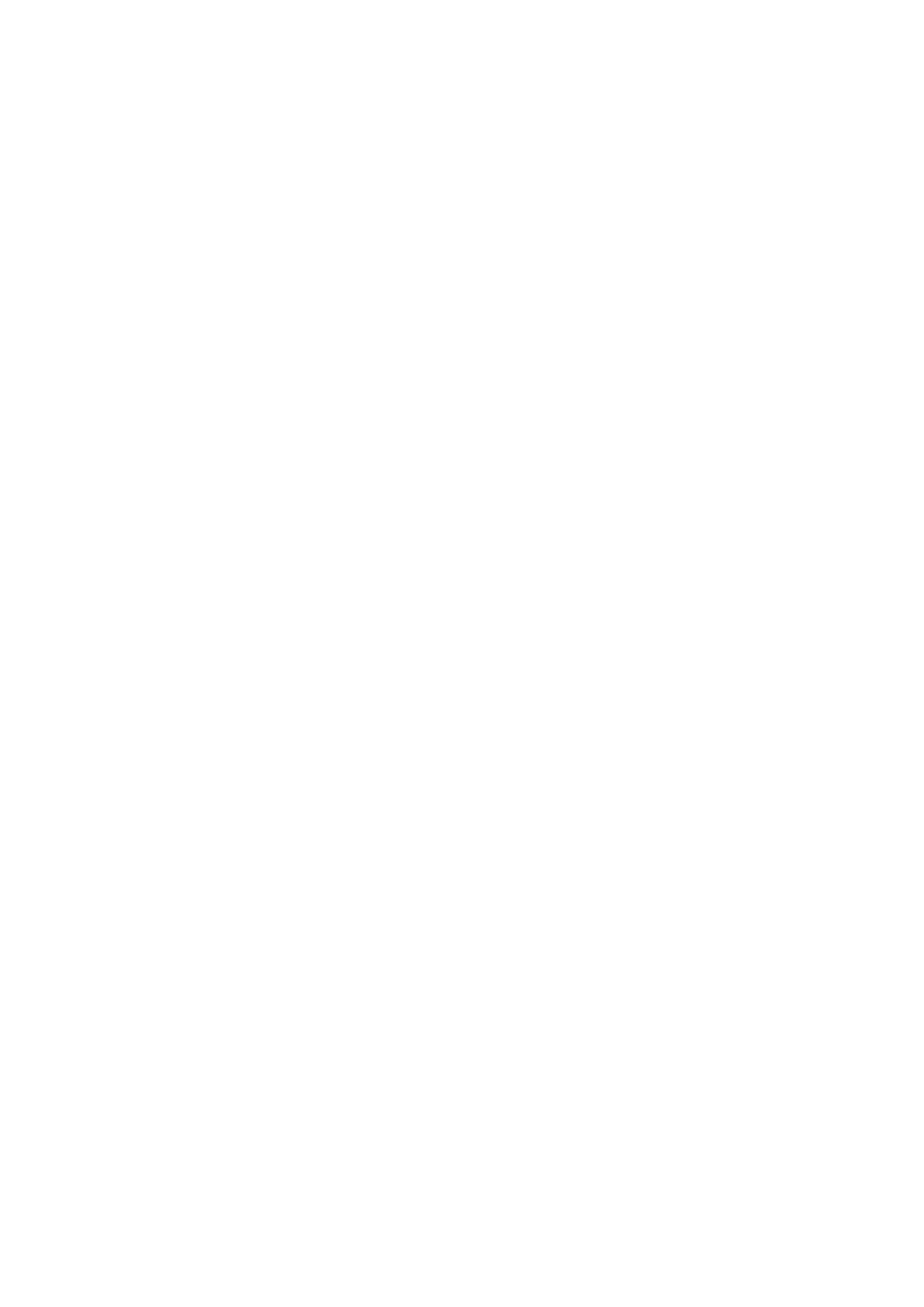#### **Missing Peace Symposium 2017: Public Opening Event**

Thursday, 7 December 2017

*Venue: 'Amalie Skram' room, Litteraturhuset, Wergelandsveien 29, Oslo*

- 08:30 09:00 Registration and refreshments
- 09:00 09:05 Welcome by Henrik Urdal, Director of PRIO
- 09:05 09:15 Opening remarks from the Norwegian Ministry of Foreign Affairs
- 09:15 09:25 Opening remarks by Pramila Patten, UN SRSG for Sexual Violence in Conflict
- 09:25 09:55 Keynote address by Lord Ahmad, the UK Prime Minister's Special Representative for Preventing Sexual Violence in Conflict
- 10:00 11:30 How does international criminal prosecution of conflict-related sexual violence impact peacebuilding and contribute to preventing relapses into new conflicts?

Reflections and discussion with:

- Pramila Patten, UN SRSG for Sexual Violence in Conflict
- Lord Ahmad, UK Prime Minister's Special Representative for Preventing Sexual Violence in Conflict
- Bineta Diop, AU Special Envoy on Women, Peace and Security
- Christine Chinkin, Director, LSE Centre for Women, Peace and Security
- Patricia Sellers, Special Advisor for Gender to Office of the Prosecutor of the (formerly Special Advisor at the ICC and Legal Advisor for Gender and Trial Attorney at the ICTY and ICTR)

Moderator: Inger Skjelsbæk, Research Professor, PRIO

 $11:30 - 12:00$  O&A with the audience

This public opening event is co-organised by the PRIO Centre on Gender, Peace and Security and the British Embassy Oslo.



PRIO Centre on<br>Gender, Peace<br>and Security



**British Embassy** Oslo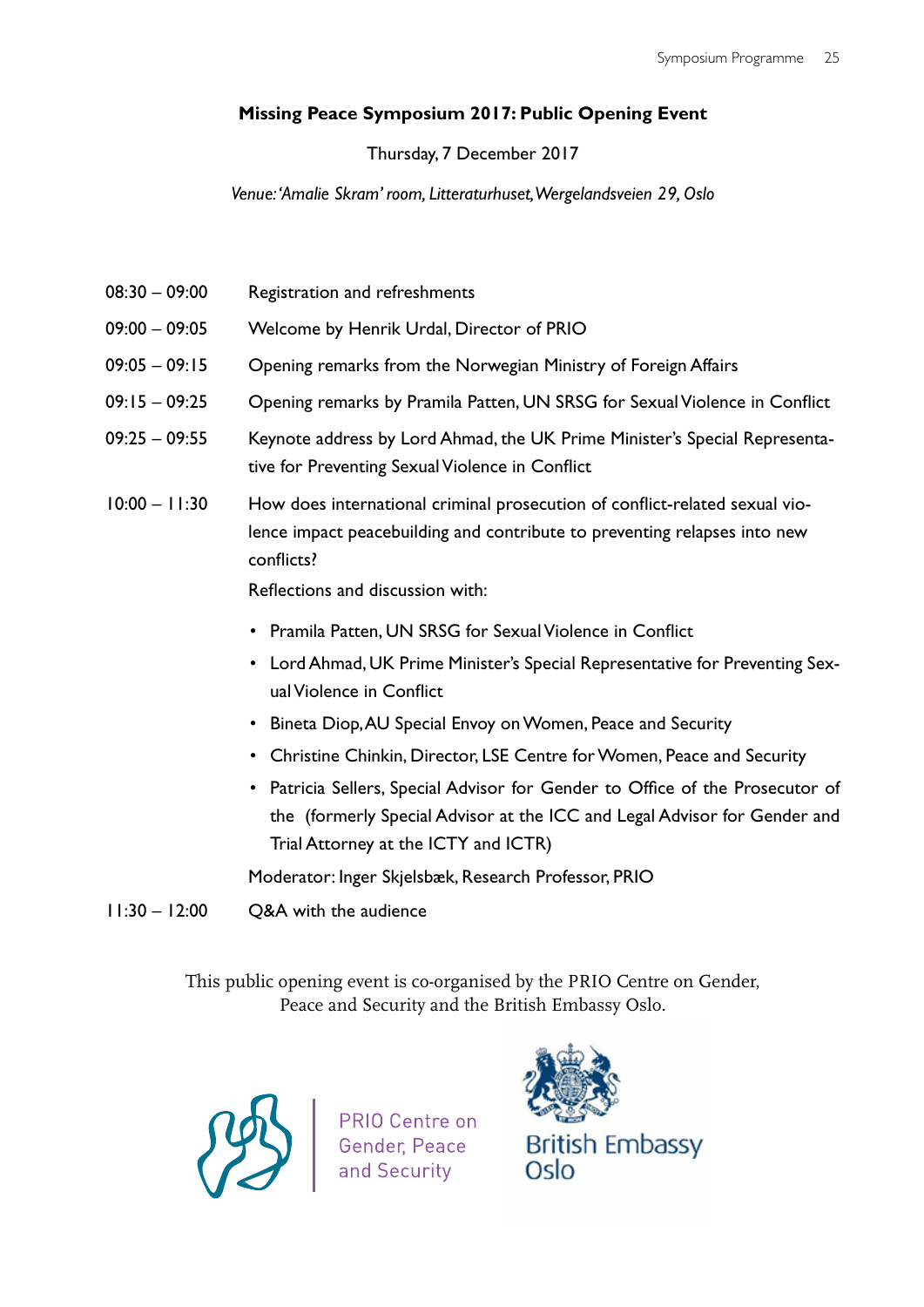#### **Missing Peace Symposium 2017**

#### *Preventing Sexual Violence in Conflict: Is fighting impunity the only game in town?*

Day 1 – Thursday, 7 December 2017

*Venue: 'Telemark' room, Radisson Blu Scandinavia Hotel, Holbergsgate 30, Oslo*

- *12:30 13:30 Lunch for closed workshop participants and invited guests at Radisson Blu Scandinavia Hotel*
- 13:30 15:15 **Session 1 – Transitional justice mechanisms and reconciliation**  Roundtable with:
	- Esther Dingemans, Director of the Dr. Denis Mukwege Foundation
	- Gloria Atiba-Davies, Victims Expert, Office of the Prosecutor at the International Criminal Court
	- Kjersti Lohne, Postdoctoral Fellow, Faculty of Law, University of Oslo
	- Anette Houge, Doctoral Research Fellow, Faculty of Law, University of Oslo Moderator: Kim Thuy Seelinger, Director, Human Rights Center, University of California, Berkeley
- *15:15 15:30 Break*

#### 15:30 – 17:15 **Session 2 – Military cultures and the prevention of conflict-related sexual violence**

Roundtable with:

- Major General Patrick Cammaert, former UN Force Commander for the Eastern DRC
- Alessandra Nervi, International Committee of the Red Cross
- Maria Baaz, Professor, University of Gothenburg
- Fiifi Edu-Afful, Research Fellow and Deputy Head of the Peace Support Operations Programme at the Kofi Annan International Peacekeeping Training Centre
- Marsha Henry, Associate Professor and Deputy Director, LSE Centre for Women, Peace and Security

Moderator: Chantal de Jonge Oudraat, President, WIIS

- 17:15 17:30 Summing up by Kim Thuy Seelinger and Kathleen Kuehnast
- *19:00 21:00 Buffet reception for invited guests at the residence of the British Ambassador to Norway*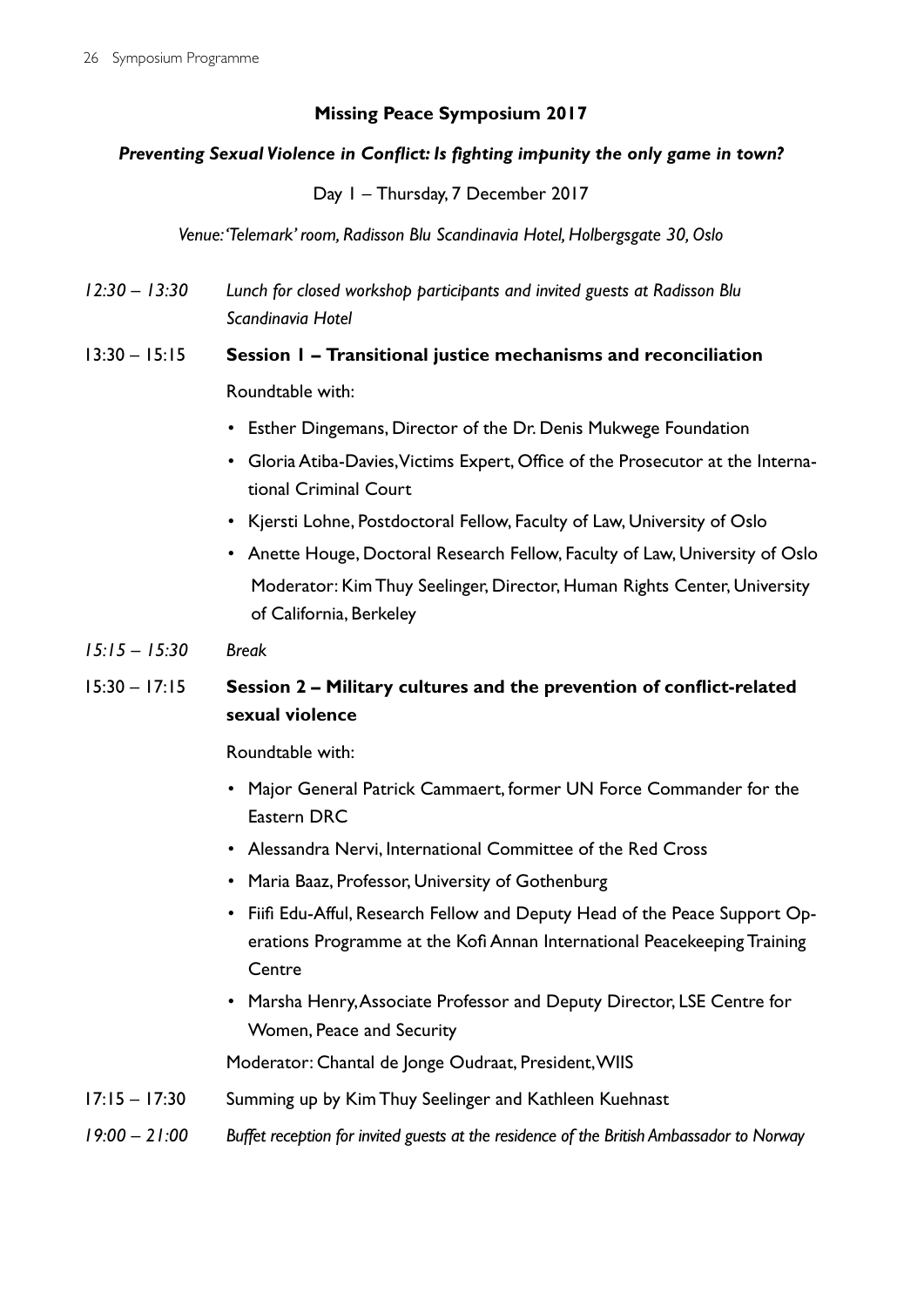#### **Missing Peace Symposium 2017**

#### *Preventing Sexual Violence in Conflict: Is fighting impunity the only game in town?*

Day 2 – Friday, 8 December 2017

*Venue: 'Telemark' room, Radisson Blu Scandinavia Hotel, Holbergsgate 30, Oslo*

#### 09:00 – 10:30 **Session 3 – Integrating sexual violence crimes in peace agreements: Experiences from international mediation, Colombia and the Philippines**

Presentations by:

- Bineta Diop, AU Special Envoy on Women, Peace and Security
- Michelle Leiby, Assistant Professor, College of Wooster
- Idun Tvedt, Senior Advisor at Norwegian Ministry of Foreign Affairs, transitional justice expert for Colombia process
- Maria Tanyag, Doctoral Researcher, Monash University's Gender Peace and Security Centre
- July Fajardo, Research Coordinator, Humanas Colombia
- Moderator: Kathleen Kuehnast, Director, Gender Policy and Strategy, U.S. Institute of Peace
- 1*0:30 10:45 Break*

#### 10:45 – 12:15 **Session 4 – Roundtable discussion with selected participants**

Moderator: Torunn L. Tryggestad, Director, PRIO Centre on Gender, Peace and Security

- 12:15 12:25 Summing up by Chantal de Jonge Oudraat and Inger Skjelsbaek
- 12:25 12:30 Closing remarks by Torunn L. Tryggestad
- *12:30 13:30 Lunch for workshop participants and invited guests at Radisson Blu Scandinavia Hotel*

The Missing Peace Symposium 2017 is organized by the PRIO Centre on Gender, Peace and Security and the partners of the Missing Peace Initiative – the Human Rights Center at the University of California, Berkeley, and the United States Institute of Peace (USIP), and Women In International Security (WIIS) – with funding from the Norwegian Ministry of Foreign Affairs.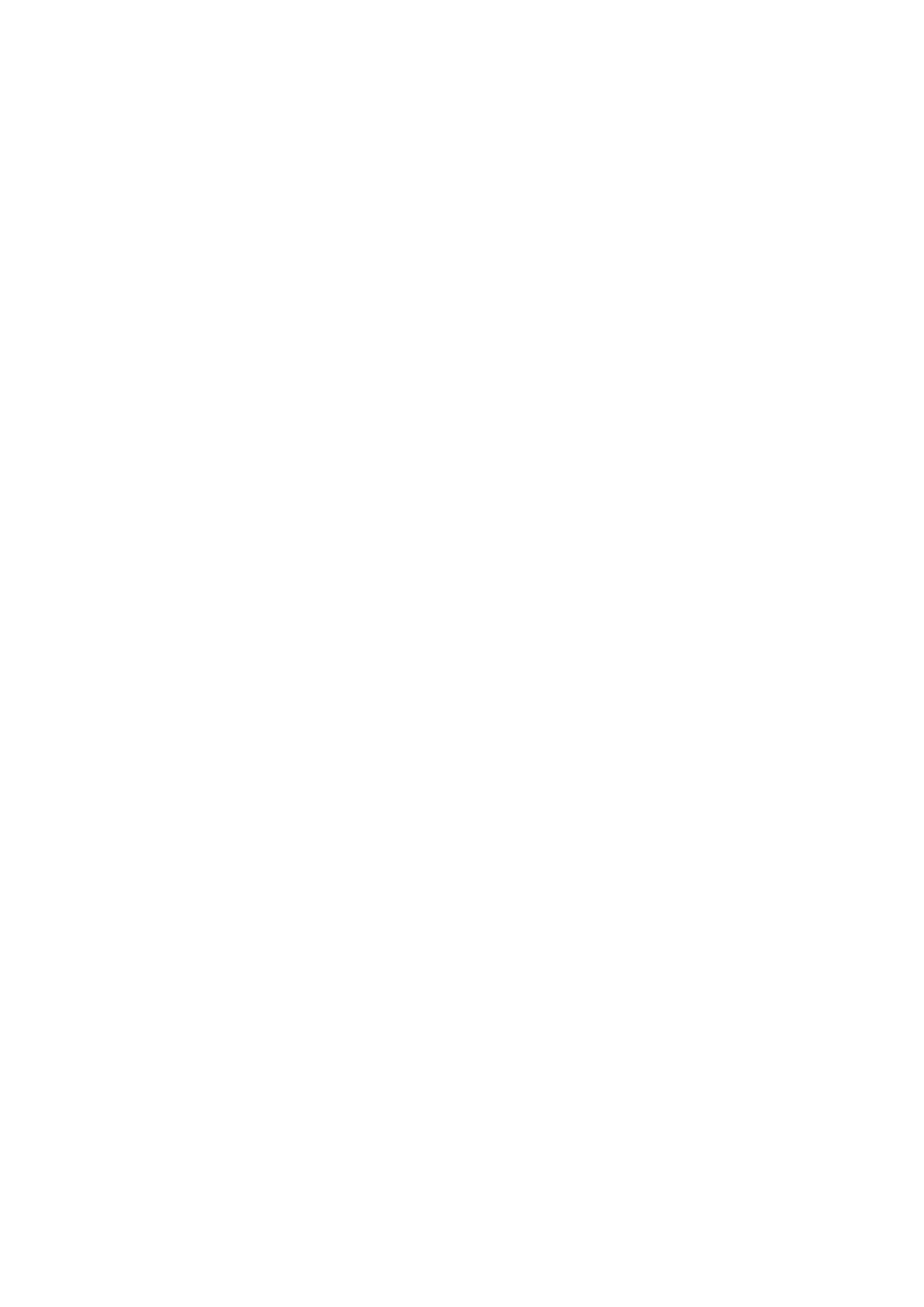# About the Missing Peace Initiative

The Missing Peace Initiative was established in 2013 as a collaborative project of the Human Rights Center at the University of California, Berkeley, the Peace Research Institute Oslo (PRIO), the United States Institute of Peace (USIP), and Women In International Security (WIIS). The Initiative brings together scholars, policymakers, practitioners, and military and civil society actors to examine the issue of sexual violence in conflict and post-conflict settings, identify gaps in knowledge and reporting, and explore how to increase the effectiveness of current responses to such violence.

### **Missing Peace Initiative Steering Committee**

Dr. Kathleen Kuehnast, Director, Gender Policy and Strategy, U.S. Institute of Peace Dr. Chantal de Jonge Oudraat, President, WIIS Prof. Inger Skjelsbæk, Research Professor, PRIO Kim Thuy Seelinger, JD, Director, Human Rights Center, University of California, Berkeley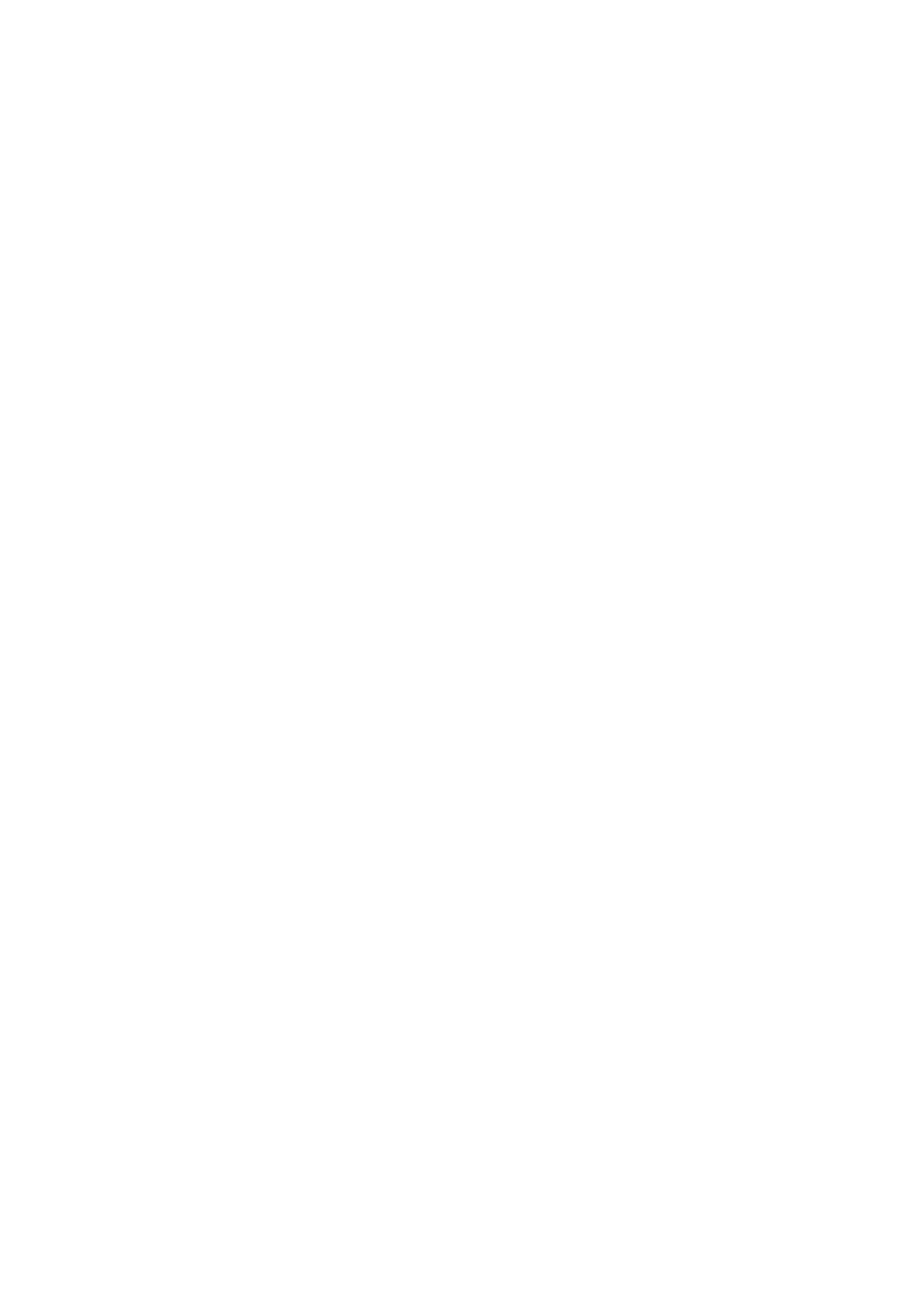# List of Participants

| Inger Skjelsbæk               | Research Professor, PRIO Centre on Gender, Peace and Security                     |
|-------------------------------|-----------------------------------------------------------------------------------|
|                               | & Associate Professor, University of Oslo                                         |
| Torunn L. Tryggestad          | Deputy Director of PRIO & Director of the PRIO Centre on                          |
|                               | Gender, Peace and Security                                                        |
| Kim Thuy Seelinger            | Director of the Sexual Violence Program at the Human Rights                       |
|                               | Center, University of California, Berkeley                                        |
| Kathleen Kuehnast             | Director of Gender Policy and Strategy at the US Institute of Peace               |
| Chantal de Jonge Oudraat      | President of Women In International Security                                      |
| Henrik Urdal                  | Director, PRIO                                                                    |
| Marita Sørheim-Rensvik        | Norway's Special Envoy on Women, Peace and Security                               |
| Pramila Patten                | United Nations Under-Secretary-General & Special Representative                   |
|                               | on Sexual Violence in Conflict                                                    |
| Lord Tariq Ahmad of Wimbledon | UK Prime Minister's Special Representative on Preventing Sexual                   |
|                               | Violence in Conflict                                                              |
| <b>Bineta Diop</b>            | Special Envoy on Women, Peace and Security for the African Union                  |
| <b>Christine Chinkin</b>      | Emerita Professor & Director, LSE Centre on Women, Peace                          |
|                               | and Security                                                                      |
| Patricia Sellers              | International Criminal Lawyer & Special Advisor for Gender to                     |
|                               | Office of the Prosecutor of the International Criminal Court                      |
| <b>Esther Dingemans</b>       | Director, Dr. Denis Mukwege Foundation                                            |
| Kjersti Lohne                 | Postdoctoral Fellow at the University of Oslo's Faculty of Law                    |
| Anette Bringedal Houge        | Research Fellow at the University of Oslo's Faculty of Law                        |
| Gloria Atiba-Davies           | Victims Expert, Office of the Prosecutor at the International                     |
|                               | <b>Criminal Court</b>                                                             |
| Patrick Cammaert              | Major General (retired) in the Royal Netherlands Marine Corps                     |
|                               | and the United Nations                                                            |
| Alessandra Nervi              | Program Manager, Norwegian Red Cross                                              |
| Fiifi Edu-Afful               | Research Fellow and Deputy Head of the Peace Support                              |
|                               | Operations Programme at the Kofi Annan International Peacekeeping Training Centre |
| Maria Baaz                    | Professor, University of Gothenburg                                               |
| Marsha Henry                  | Associate Professor & Deputy Director, LSE Centre on Women,                       |
|                               | Peace and Security                                                                |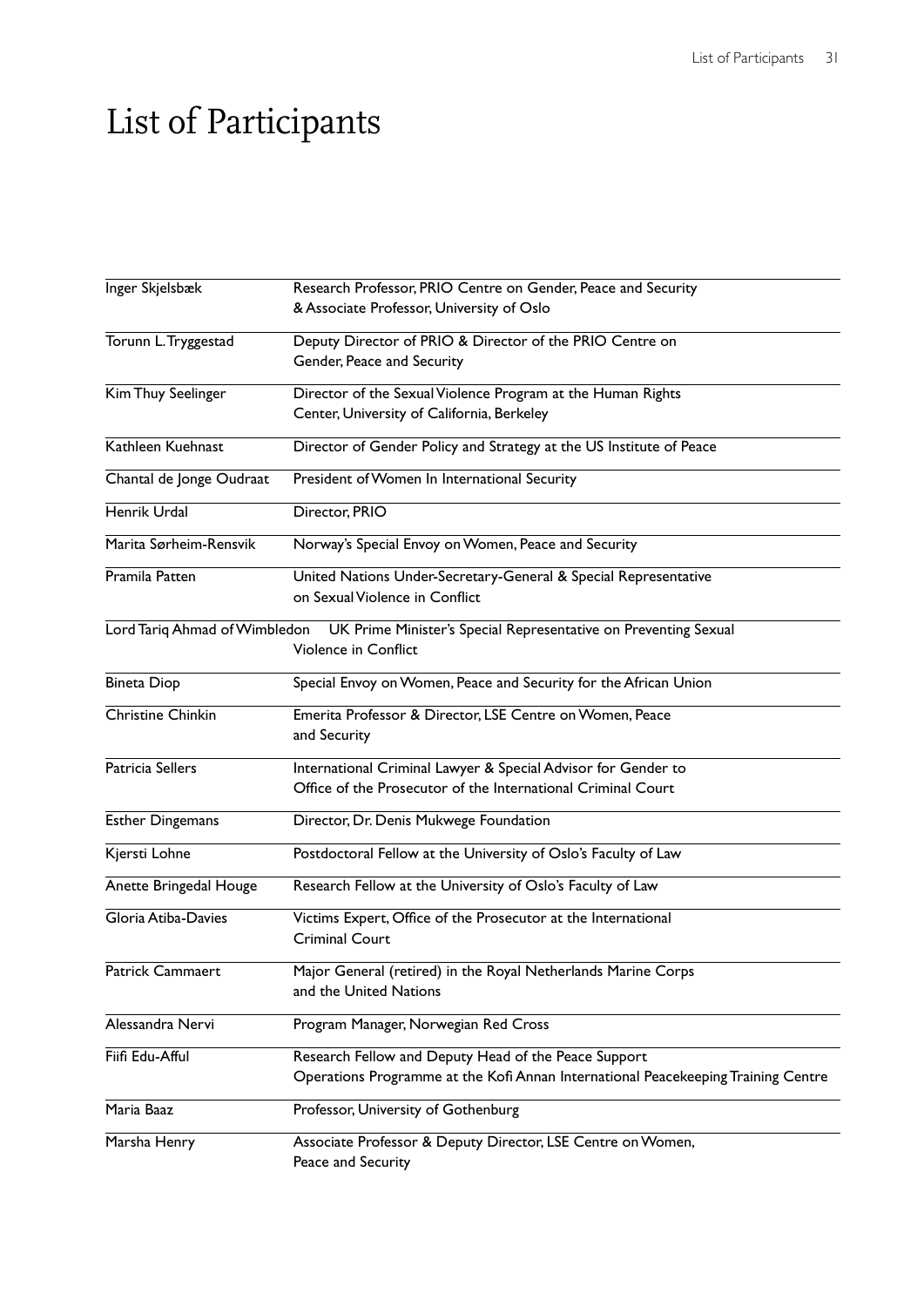| Michele Leiby            | Associate Professor at the College of Wooster                                                                                                                                                          |
|--------------------------|--------------------------------------------------------------------------------------------------------------------------------------------------------------------------------------------------------|
| <b>Idun Tvedt</b>        | Special Envoy to the Philippines peace process & Senior Advisor,<br>Norwegian Ministry of Foreign Affairs                                                                                              |
| Maria Tanyag             | Research Fellow at Monash University's Gender Peace and Security<br>Centre                                                                                                                             |
| July Fajardo             | Research Coordinator, Humanas Colombia                                                                                                                                                                 |
| Leo Nwoye                | International Lawyer & PhD Candidate, University of St. Andrews                                                                                                                                        |
| Sarah Gillett            | British Ambassador to Norway                                                                                                                                                                           |
| Rosy Cave                | Head, Gender Equality Unit & Head, Office of the UK Prime<br>Minister's Special Representative on Preventing Sexual Violence in<br>Conflict, Human Rights Department, UK Foreign & Commonwealth Office |
| Andrew Harvey            | Head of Political and Public Affairs, British Embassy Oslo                                                                                                                                             |
| <b>Thomas Miskin</b>     | Political and Communications Adviser, British Embassy Oslo                                                                                                                                             |
| Elisabeth Slåttum        | Senior Advisor, Section for Peace and Reconciliation, Norwegian Ministry of Foreign<br>Affairs                                                                                                         |
| Ingjerd Elisabeth Kroken | Senior Advisor, Norwegian Ministry of Defence                                                                                                                                                          |
| Kari Thorsen             | Senior Adviser, Norwegian Agency for Development Cooperation                                                                                                                                           |
| Julie Marie Hansen       | Researcher & Manager, PRIO Centre on Gender, Peace and Security                                                                                                                                        |
| Louise Olsson            | Senior Researcher, PRIO                                                                                                                                                                                |
| Gudrun Østby             | Senior Researcher, PRIO                                                                                                                                                                                |
| Lotte Vermeij            | Senior Advisor, Norwegian Defence University College                                                                                                                                                   |
| Sine Vorland Holen       | Senior Advisor, Norwegian Defence University College                                                                                                                                                   |
| Nora Sveaas              | Psychologist & Associate Professor, University of Oslo                                                                                                                                                 |
| Sophie Huve              | Hillary Rodham Clinton Law Fellow, Georgetown Institute for Women, Peace and Se-<br>curity                                                                                                             |
| Barbara K. Trojanowska   | Doctoral Researcher, Centre for Gender, Peace and Security at<br>Monash University                                                                                                                     |
| Megan Bastick            | Doctoral Researcher, Centre for Gender, Peace and Security at<br>Monash University                                                                                                                     |
| Elisabeth Ng Langdal     | Executive Director, Health and Human Rights Info (HHRI)                                                                                                                                                |
| Gro Lindstad             | <b>Executive Director, FOKUS</b>                                                                                                                                                                       |
| <b>Christine Wiik</b>    | Gender Advisor, Norwegian Refugee Council                                                                                                                                                              |
| Johanne Reinertsen       | MA student, University of Oslo                                                                                                                                                                         |
| <b>Astrid Thomassen</b>  | MA student, University of Oslo                                                                                                                                                                         |